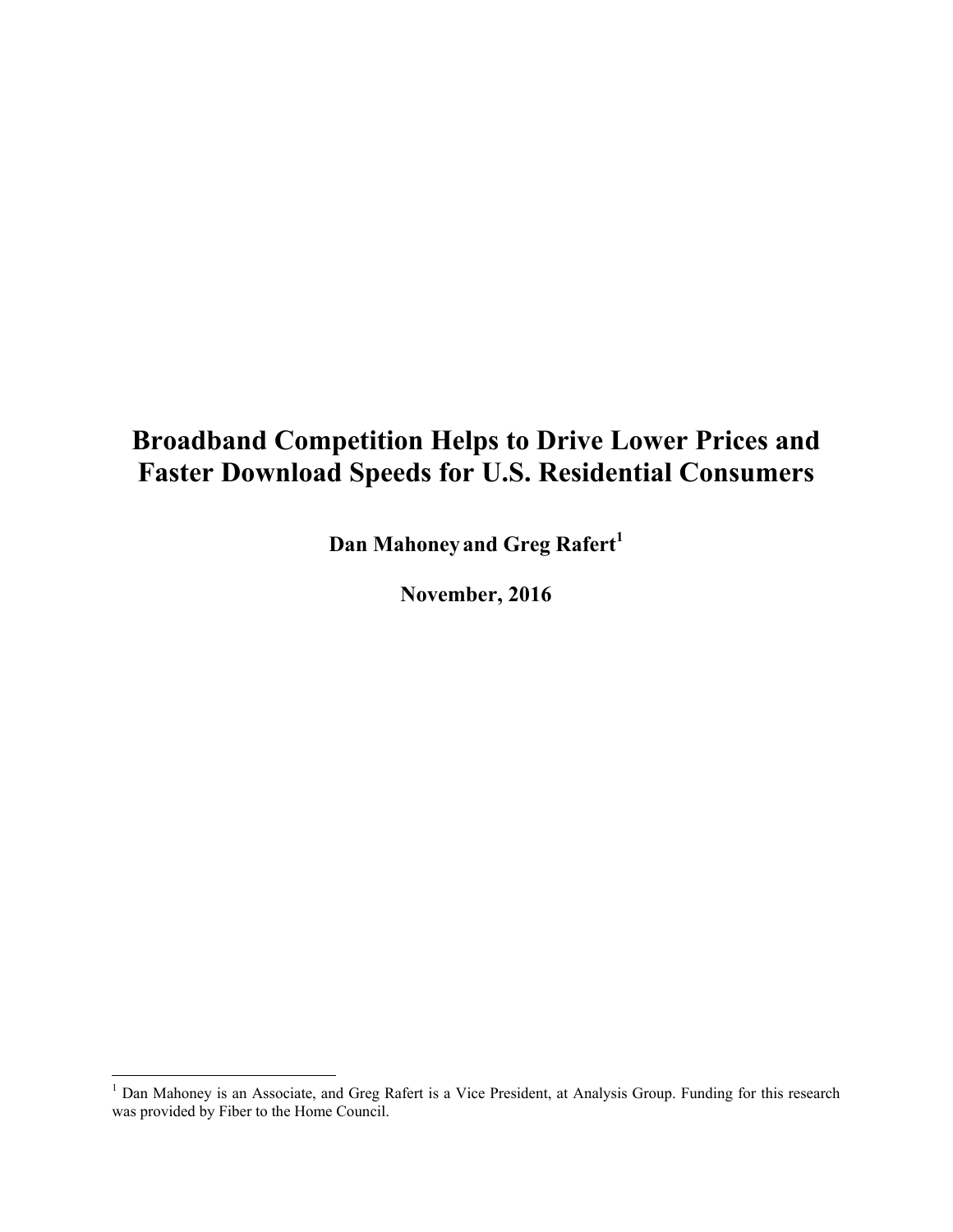## **TABLE OF CONTENTS**

| $\mathbf{I}$ . |             |  |
|----------------|-------------|--|
| II.            |             |  |
|                | A.          |  |
|                | <b>B.</b>   |  |
| III.           |             |  |
| IV.            |             |  |
|                | A.          |  |
|                | <b>B.</b>   |  |
| V.             |             |  |
|                | A.          |  |
|                | <b>B.</b>   |  |
|                | $C_{\cdot}$ |  |
| VI.            |             |  |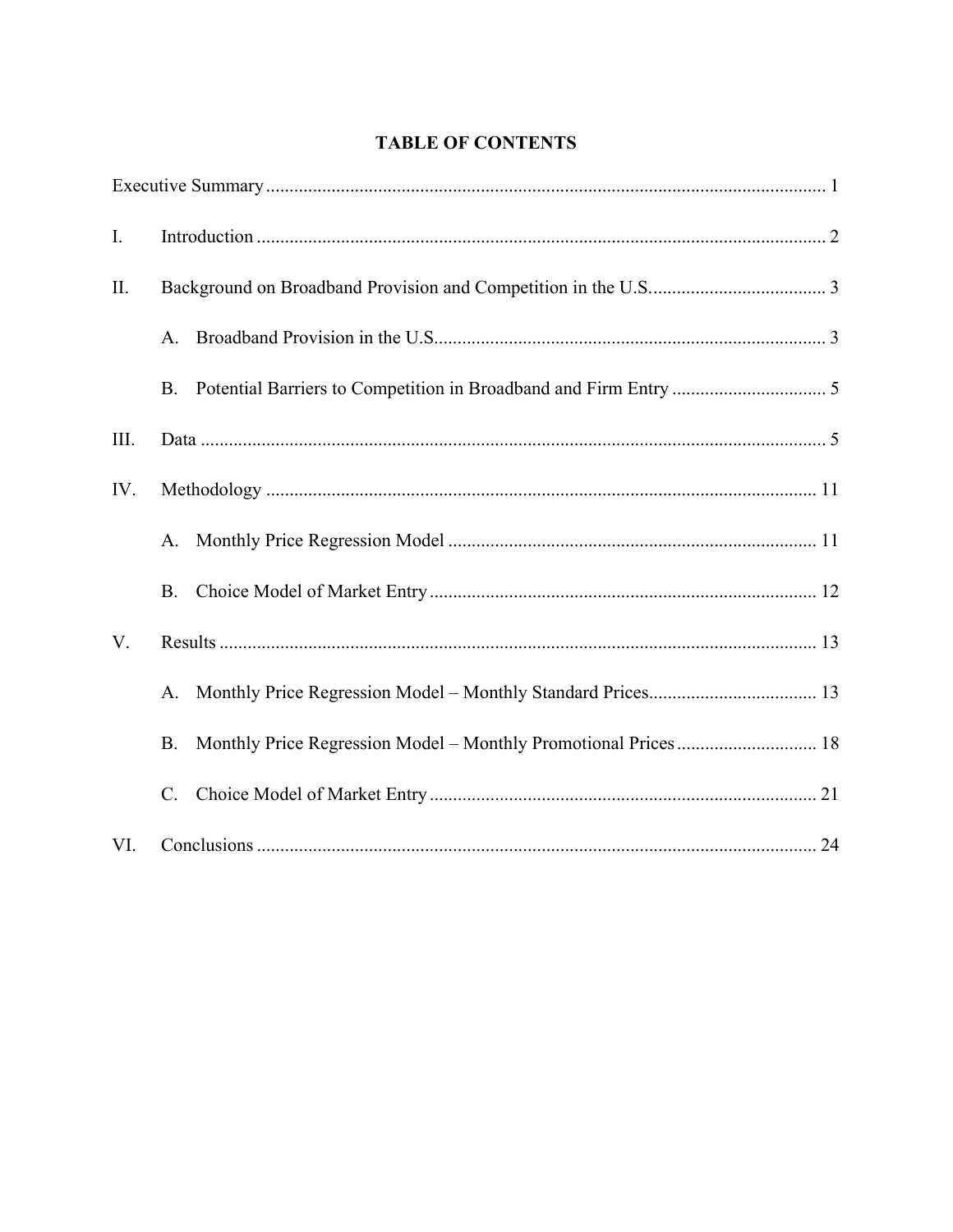### **Executive Summary**

Given the high broadband internet prices faced by many residential consumers in the U.S., and the existence of relatively slow broadband speeds in the U.S. as compared to many other developed countries, there is much interest in supporting policies that lower broadband prices while increasing download and upload speeds. One set of policies that decision makers should consider are those that foster competition in the marketplace for broadband, since competition can lower prices, increase product quality, or both. However, the magnitude of these competitive effects is not always clear, and it is thus important to empirically assess them.

To our knowledge, little research has examined whether increased competition in the marketplace for broadband, either in the form of more competitors or in the entry of faster plans, will positively affect broadband prices or download speeds that are offered to residential consumers. As such, our report empirically assesses the extent to which competition and the provision of superfast internet services – specifically, plans with speeds of at least 1 gigabit per second ("Gbps") – affects prices and speeds of broadband services in the U.S. Using data provided by Telogical Systems, we find that increased competition in broadband markets, measured as the entry of gigabit internet service, additional providers, or higher-speed plans than are currently offered, has a meaningful effect on prices and speeds. In particular, our key findings are that:

- The presence of gigabit service in a Designated Market Area ("DMA") is associated with a \$27 per month decrease in the average monthly price of broadband plans with speeds greater than 100 Mbps and less than 1 Gbps. This is equal to a reduction of approximately 25 percent of the monthly standard price.
- We find especially strong effects of the number of competitors on gigabit internet pricing. In particular, if a DMA moves from having one to two providers of gigabit internet, we estimate that the standard monthly price for gigabit internet will decline by approximately \$57 to \$62, which is equal to a reduction in price of between 34 and 37 percent.
- Even when considering plans with lower speeds, the presence of gigabit internet in a DMA is associated with a decline in the monthly standard broadband price of between approximately \$13 and \$18 for plans with download speeds that range from 25 Mbps to less than 1 Gbps. This equates to a reduction in price of 14 to 19 percent.
- As the number of competitors increases in a DMA, the monthly standard broadband price tends to decline. For example, an increase of one competitor is associated with approximately a \$1.50 decline in the monthly standard broadband price for internet plans with speeds ranging from 50 Mbps to less than 1 Gbps. This suggests that if a DMA went from having five to ten competitors, the price would decline by approximately \$7.50, which is equal to a reduction of 8 percent in the monthly standard price.
- The availability of high-speed plans in a DMA increases the likelihood that other providers will introduce high-speed plans to match the speeds being offered by their competitors. In particular, we find that each additional competitor offering broadband in a higher speed category will increase the probability that other broadband providers in the market will offer broadband at those higher speeds by 4 to 17 percent on an annual basis.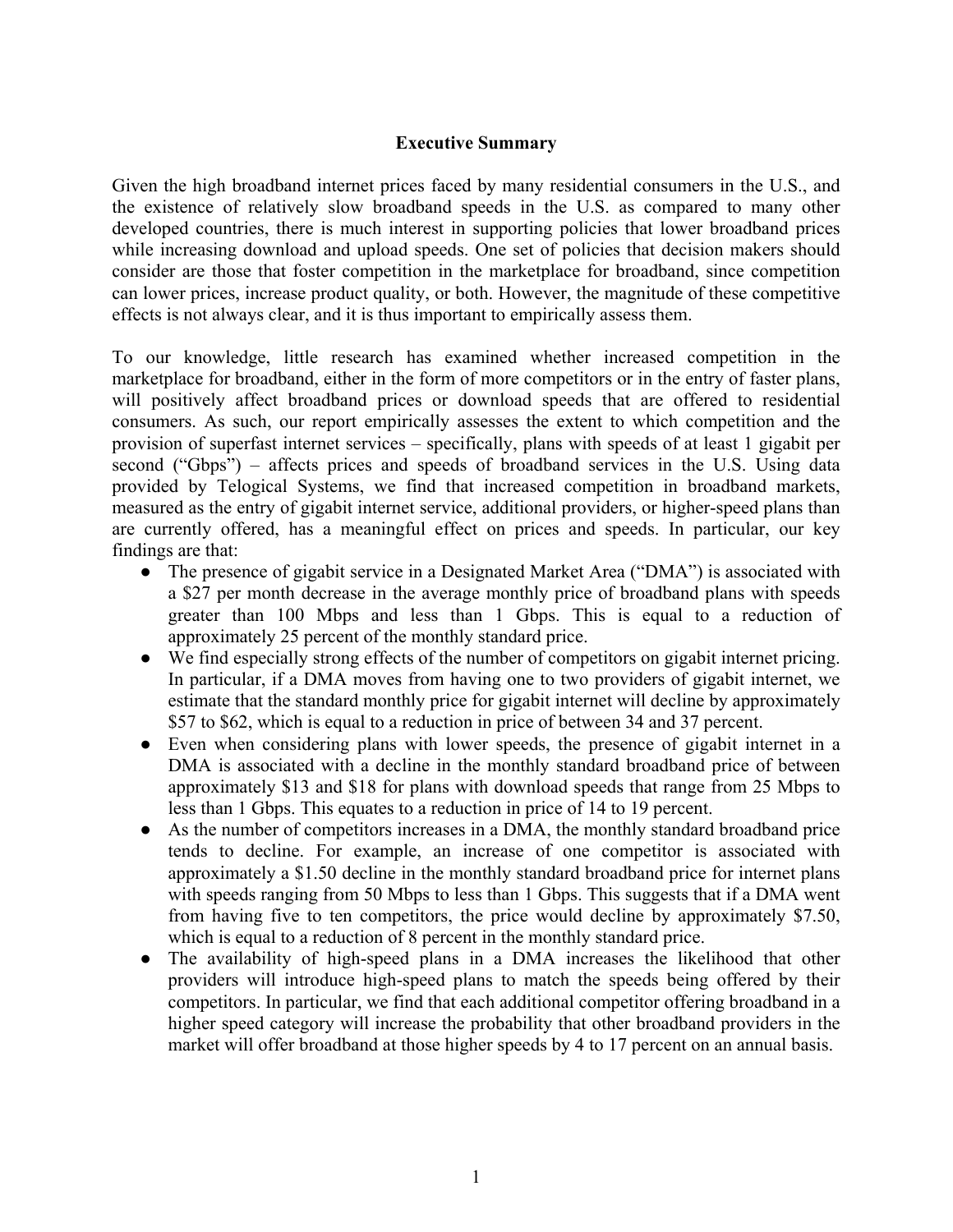### **I. Introduction**

According to the FCC, access to reliable, high-speed internet ("broadband") is crucial for Americans "to have the doors of economic and social opportunity open to them."<sup>2</sup> As technology has continued to improve, the demands on internet systems have increased along with the speeds necessary to qualify as broadband; for example, in January 2015, the FCC voted to change its definition of "broadband" to be download speeds of at least 25 Mbps and upload speeds of at least 3 Mbps, an increase from 4 Mbps and 1 Mbps, respectively.<sup>3</sup>

Although many Americans are able to access the internet over cellular networks, these networks currently offer limited speeds that fall below the FCC's definition of broadband. In addition, internet accessed over cellular networks is typically affected by data caps that restrict the amount of information that can be downloaded over the course of a month, thus making them unsuitable for use in high-bandwidth applications such as streaming video.

For those reasons, many residential consumers rely on wireline internet connections through DSL, cable, or fiber, alongside emerging growth of fixed (as opposed to mobile) wireless services. Since developing the infrastructure to provide wired access is costly and firms often face regulatory hurdles, providers of broadband internet have tended to be incumbent television and telephone providers that offer service over their existing service lines. Recently, however, firms outside of the established telecom space have shown interest in providing broadband to residential consumers.<sup>4</sup>

As new firms offering broadband service enter the marketplace, they may exert competitive pressure on incumbent firms to lower prices or increase the quality of service, such as by offering faster speeds.<sup>5</sup> The purpose of this report is to assess the role that competition plays in the provision of broadband services in the U.S.

Using data obtained from Telogical Systems LLC ("Telogical"),<sup>6</sup> which currently collects data on broadband plans for the 100 largest DMAs,<sup>7</sup> including upload and download speeds, and standard and promotional monthly prices, we empirically analyzed the effects of competition on broadband prices as well as on the speeds of plans offered. To do so, we developed two empirical approaches. In the first, using a set of cross-sectional regression models, we analyzed the impact of the presence of gigabit internet and the number of competitors on both monthly

1

 $2^{2}$  See https://www.fcc.gov/consumers/guides/fcc-broadband-initiatives.

<sup>&</sup>lt;sup>3</sup> See http://bits.blogs.nytimes.com/2015/01/29/f-c-c-sharply-increases-definition-of-broadband/?\_r=0.<br><sup>4</sup> See http://medium.com/@ETTHCouncil/fiber\_crouth\_remains\_straps\_now\_nessing\_30\_million\_home

See https://medium.com/@FTTHCouncil/fiber-growth-remains-strong-now-passing-30-million-homes-in-the-u-s-5461eb03216b#.uq5muguec.

<sup>&</sup>lt;sup>5</sup> There is a long history of economic research supporting, both theoretically and empirically, that increased competition is likely to lead to decreased product prices, improved product quality, and/or increased diversity of product offerings. (See such seminal works as: Bain, Joe S. "Relation of profit rate to industry concentration: American manufacturing, 1936-1940." The Quarterly Journal of Economics (1951): 293-324. Stigler, George J. "A theory of oligopoly." The Journal of Political Economy (1964): 44-61. Stigler, George J. "Price and non-price competition." The Journal of Political Economy (1968): 149-154.)

<sup>6</sup> See http://www.telogicalsystems.com.

<sup>&</sup>lt;sup>7</sup> We also obtained historical pricing data from Telogical, covering 30 of the top 100 DMAs, dating back to January 2012.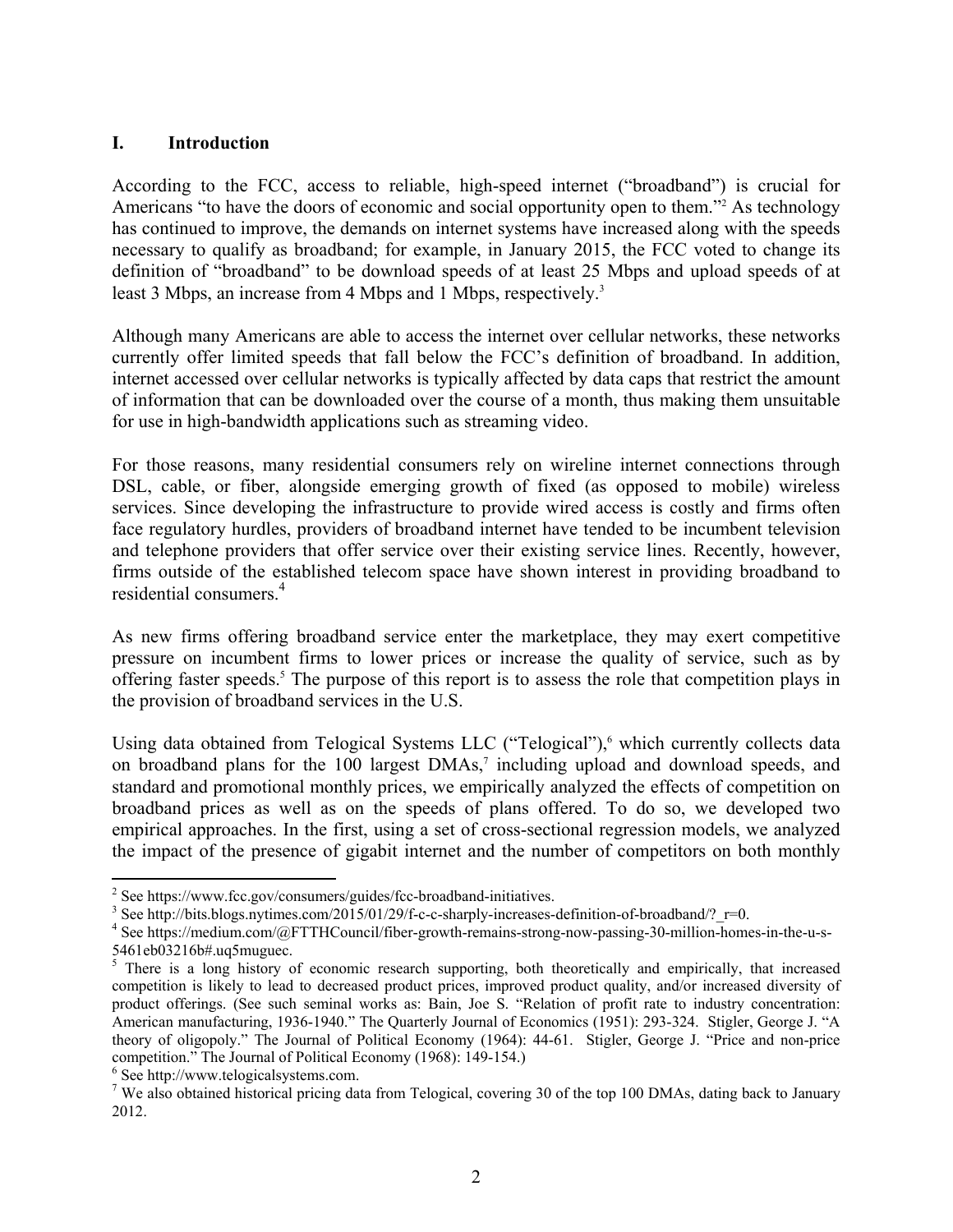standard and promotional broadband prices, while controlling for other variables, such as download and upload speeds, that are likely to affect the price charged to residential customers. These regressions consistently demonstrated that the presence of gigabit internet was significantly associated with lower monthly broadband prices, and in many instances, we also demonstrated that as the number of competitors increases in a DMA, monthly broadband prices decline.

In the second empirical approach, we developed a discrete choice model of market entry in the broadband marketplace, and assessed how provider or plan entry affected incumbent firms' decisions to offer plans with higher speeds. The results of these analyses indicate that across a range of alternate specifications, the availability of high-speed plans in a DMA increases the likelihood that other providers will introduce high-speed plans to match the speeds being offered by their competitors.

The remainder of the report is structured as follows. Section II provides a brief background on broadband provision and competition in the U.S. and Section III provides an overview of the data that we use in the empirical approaches described above. Section IV then describes in detail these empirical approaches, Section V discusses our results, and Section VI concludes.

### **II. Background on Broadband Provision and Competition in the U.S.**

### **A. Broadband Provision in the U.S.**

Consumers are able to access the internet through a variety of different transmission mechanisms. Twenty years ago, the majority of consumers who accessed the internet did so through slow dial-up connections over phone lines with speeds up to 56 kilobits per second ("Kbps").8 Since that time, consumers have transitioned to higher-speed transmission wireline technologies, which include:

- digital subscriber lines ("DSL"), which use telephone lines to deliver broadband service;
- cable lines ("cable"), which uses infrastructure that was developed for cable television; and,
- fiber-to-the-home ("fiber"), which uses fiber optic cables.

With respect to the speeds offered by these technologies, DSL download speeds generally range between 768 Kbps and 25 Mbps, cable download speeds range from 1 Mbps to 1 Gbps, and fiber has download speeds that range from 3 Mbps to 10 Gbps.<sup>9</sup> Currently, approximately 90% of U.S. households have access to DSL, and cable is nearly as prevalent, with approximately 89% coverage. Fiber penetration is, however, much lower, with a current coverage of approximately 25% of households.10 However, both cable and DSL have limitations regarding the maximum speeds that can be offered to consumers.<sup>11</sup> In contrast, fiber has the potential to offer significantly

 $\overline{a}$ <sup>8</sup> See http://dialupnetworkingtips.com/how%20fast%20is%20dial%20up.html.

<sup>9</sup> Based on data from Telogical Systems, LLC.

<sup>10</sup> See http://broadbandnow.com.

<sup>&</sup>lt;sup>11</sup> Cable technology uses electrical currents and, which makes the bandwidth capabilities limited. Additionally, it's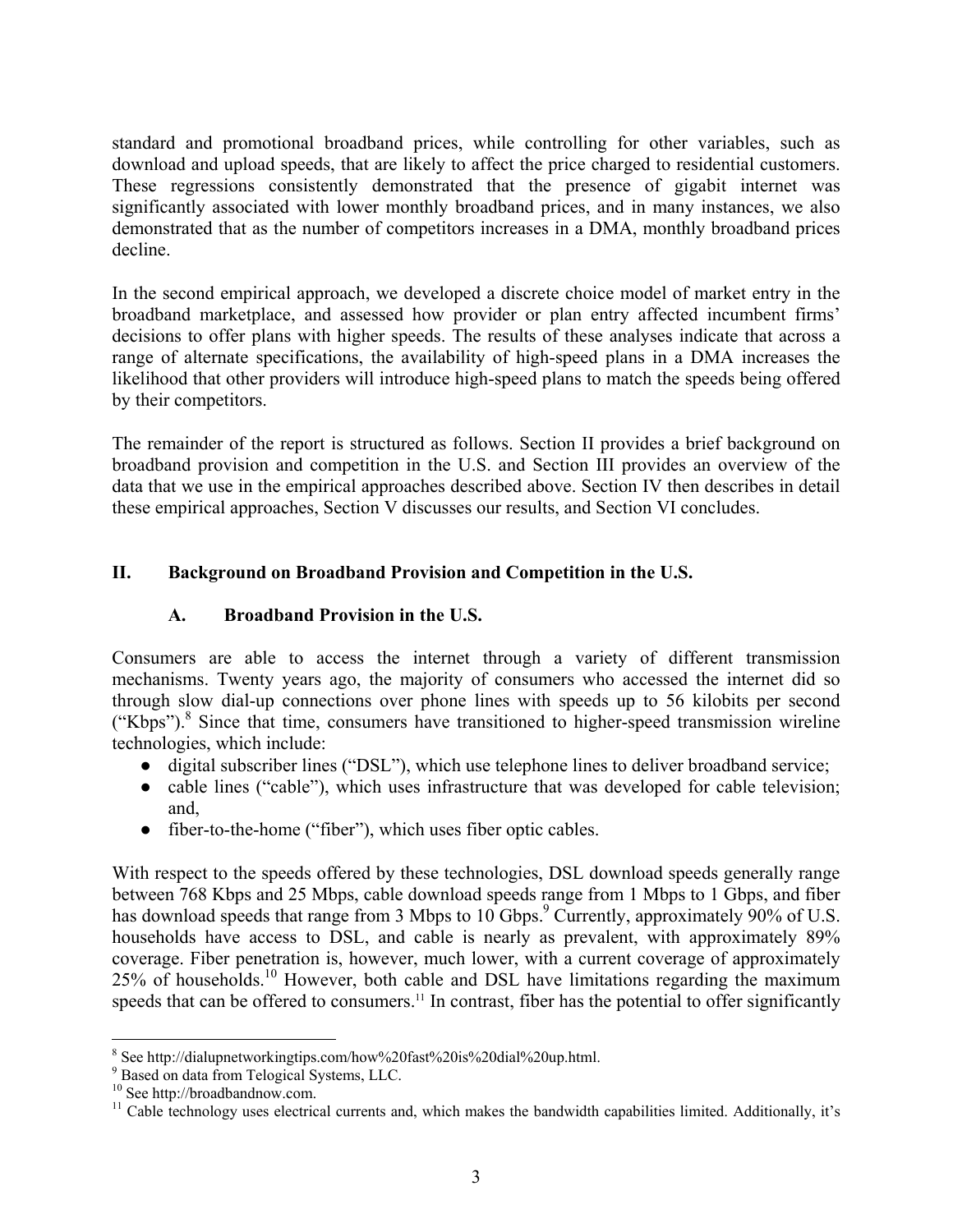higher speeds and can allow consumers to keep up with future innovations that require highspeed internet connections.<sup>12</sup>

Though most consumers have access to either cable or DSL internet, many either have no high speed service available or only one high speed internet service provider. For example, when considering the FCC's definition of broadband, which is internet at download speeds at or above 25 Mbps, approximately 30% of households do not have access to any providers, and less than 25% of households have access to two or more providers.<sup>13</sup>

Consumers can also access the internet via non-wireline transmission technologies. One such example is satellite internet, which relies on a satellite dish as opposed to a central grid. Since it does not require access to a central grid, satellite internet is typically used in rural areas where households do not have access to wireline connections.<sup>14</sup> Although satellite internet helps to expand internet coverage to many households who would otherwise not be able to access the internet, satellite networks are typically much slower and more expensive as compared to wired broadband, with an average download speed of 10 Mbps and monthly subscription costs of \$40 to \$60.

More recently, there has been growth in wireless internet connections, such as through cellular data networks. Though many Americans use these wireless connections to access the internet, they do come with limitations. In particular, the fastest cellular connections are typically between 10 and 20 Mbps,<sup>15</sup> currently slower than the FCC's threshold of 25 Mbps for broadband.<sup>16</sup> Additionally, many cellular data plans come with monthly data caps, which limit their utility as a consumer's exclusive internet access point.

As opposed to mobile cellular connections, consumers are also increasingly adopting fixed wireless services accessible within their homes. While these services have traditionally offered more limited download speeds, they are increasingly offering faster speeds. However, today, their availability is more limited, generally concentrated in urban areas and apartment buildings.

expensive to create cable connections, so in many areas there is a limited number of providers. The main limitation of DSL is that to receive good service, central offices need to be placed about a mile from the residential areas. Also, most DSL technologies use asymmetrical data transfer, which means that upload speeds will be very slow even when the download speeds are fast. See http://broadbandnow.com/DSL, http://broadbandnow.com/cable.

<sup>&</sup>lt;sup>12</sup> See http://www.jaxenergy.com/broadband/faq/downloads/FTTHQ&A.pdf.<br><sup>13</sup> See http://arstechnica.com/information-technology/2016/08/us-broadband-still-no-isp-choice-for-manyespecially-at-higher-speeds/

<sup>&</sup>lt;sup>14</sup> See http://www.reviews.org/internet-service/best-satellite-internet-providers.<br><sup>15</sup> See http://www.speedtest.net/awards/us/carrier/2015.

<sup>&</sup>lt;sup>16</sup> See http://www.opensignal.com/reports/2016/02/usa/state-of-the-mobile-network.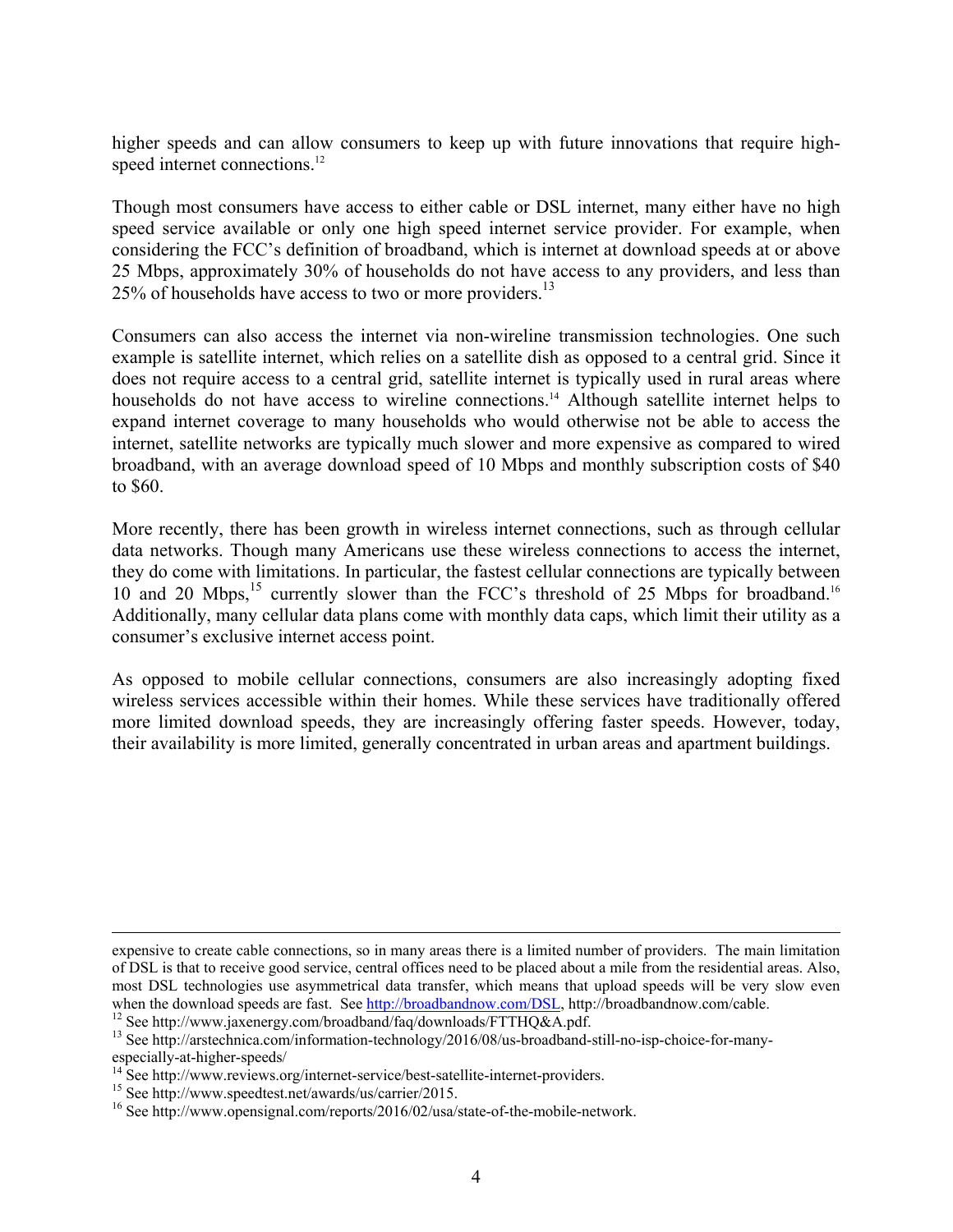### **B. Potential Barriers to Competition in Broadband and Firm Entry**

Our study focuses on internet access that is provided via DSL, cable, and fiber, since fixed wireless providers are only beginning to reach substantial numbers of users at high speeds.

Despite consumer interest in higher internet speeds, there are barriers to entry for providers of broadband. First, developing a wireline network requires providers to incur high fixed costs when laying fiber or cable, although marginal costs are small once the infrastructure is in place.<sup>17</sup> Second, regulatory barriers to entry exist in that internet providers must negotiate with local governments so that they can access the "rights of way" and place their wires in public and private properties. And third, providers also may need to enter into contracts in order to rent usage rights on utility poles and ducts. Combined, these barriers potentially give incumbent providers market power, and may allow them to charge prices that exceed those that would be charged in a fully competitive marketplace.18

However, to the extent that new firms are able to enter into the broadband marketplace, or current firms offer products with higher quality and/or lower price, competitive pressure may be exerted on other providers in the marketplace; this competitive pressure has the potential to lead to a decrease in product prices, increase in product quality, and/or increase in diversity of products offered. As such, our work, which is described in detail below, assesses the extent to which firm or new product entry affects the price and quality of residential broadband provision in the U.S.

### **III. Data**

The residential broadband data for our study were obtained from Telogical Systems LLC ("Telogical"),<sup>19</sup> which is a market research firm focusing on the telecom and cable industries. For this study, we relied upon Teleogical's residential broadband data, which includes information on broadband providers, plans, and other plan features such as upload and download speeds, standard and promotional monthly prices, and other data such as installation charges and plans bundled with other services (such as telephone or television).

Telogical collects its data at the DMA level. Although some DMAs are quite large, based on our investigation of broadband pricing on provider websites, we found little, if any, variation in a provider's broadband prices within a DMA, though there are variations in plan availability within a DMA.

<sup>&</sup>lt;sup>17</sup> See http://www.citi.columbia.edu/B8210/read10/strategies.pdf.

<sup>&</sup>lt;sup>18</sup> Wallsten, Scott and Mallahan, Colleen, Residential Broadband Competition in the United States (March 2010).

<sup>19</sup> See http://www.telogicalsystems.com.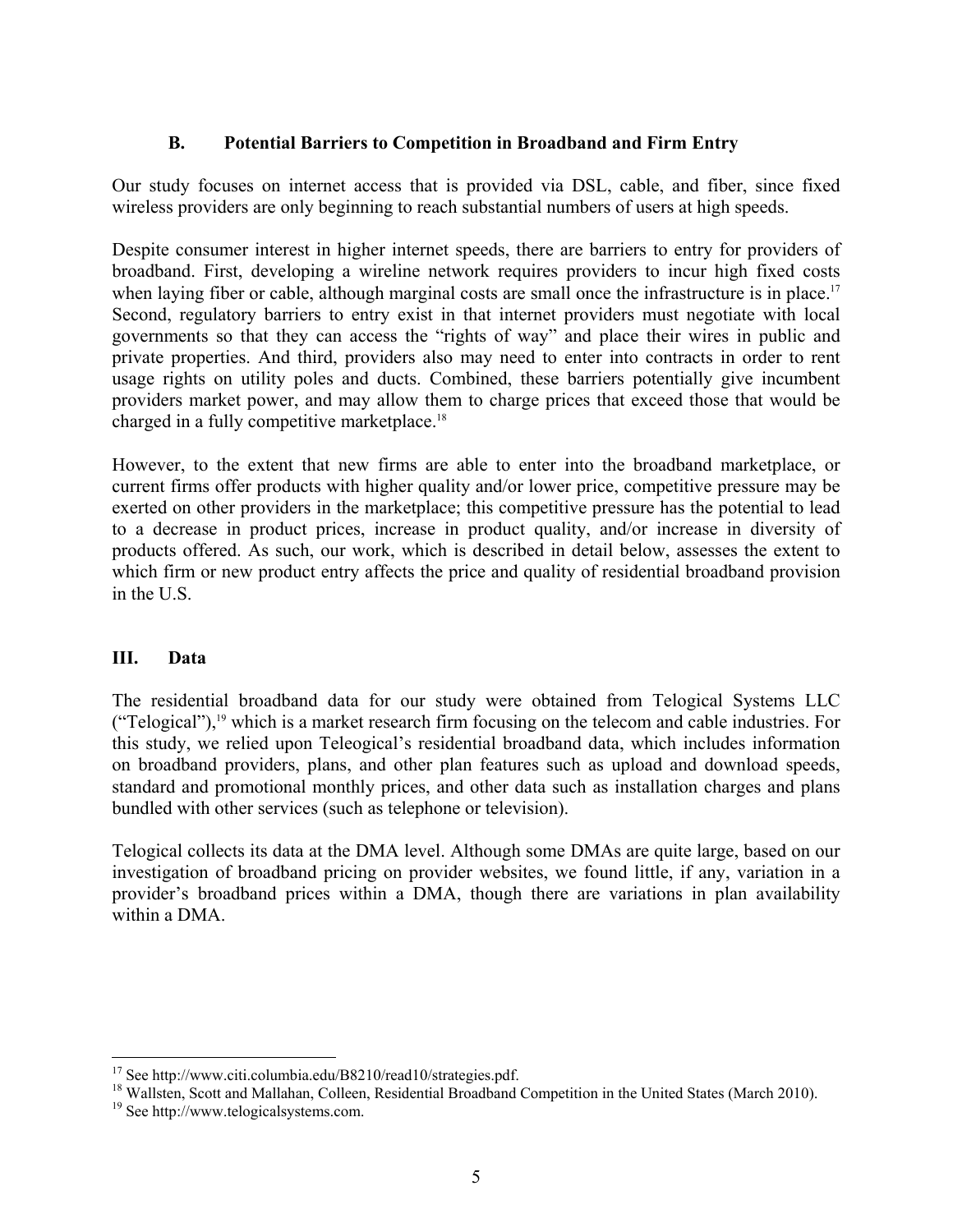We rely upon two distinct datasets provided by Telogical. The first dataset contains current (as of August 2016) broadband pricing data from the largest 100 DMAs in the United States.<sup>20</sup> Across those DMAs are 84 distinct providers of cable, DSL, and fiber internet. Telogical also provides historical data dating back to January 1, 2012, with plans and prices recorded monthly. However, compared to the current data, these data are more limited since they only contain 30 of the 100 largest DMAs, and only 18 of the 84 providers. As such, most of our analyses rely on the current broadband pricing data as of August 2016; however, we do utilize the historical data to assess the impact of firm and/or plan entry.

Table 1 below provides summary statistics for the August 2016 residential broadband data as well as relevant demographic controls that we use in our analysis. It shows that, for example, the median monthly standard price for internet is \$73.99 with a median download speed of 20 Mbps. Further, on average, approximately seven competitors are found in each DMA, with approximately 89% of DMAs currently having access to gigabit internet.

| <b>Table 1</b>                       |       |                  |        |        |          |          |  |  |
|--------------------------------------|-------|------------------|--------|--------|----------|----------|--|--|
| <b>Summary Statistics, 2016 Data</b> |       |                  |        |        |          |          |  |  |
| <b>Variable</b>                      | N     | <b>Missing</b>   | Mean   | Median | Min      | Max      |  |  |
| Price $(\$)$                         | 2,984 | 1,228            | 74.76  | 63.99  | 13.95    | 400.00   |  |  |
| Download Speed (Mbps)                | 4,210 | 2                | 112.19 | 20.00  | 0.77     | 10000.00 |  |  |
| Upload Speed (Mbps)                  | 2,681 | 1,531            | 106.52 | 4.00   | 0.13     | 10000.00 |  |  |
| Cable Transmission                   | 4,212 | $\theta$         | 0.28   |        | $\theta$ |          |  |  |
| <b>DSL</b> Transmission              | 4,212 | $\theta$         | 0.45   |        | $\theta$ |          |  |  |
| Fiber Transmission                   | 4,212 | $\boldsymbol{0}$ | 0.27   |        | $\Omega$ |          |  |  |
| <b>Bundle</b>                        | 4,212 | $\boldsymbol{0}$ | 0.21   |        | $\theta$ |          |  |  |
| Population (Millions)                | 4,212 | $\boldsymbol{0}$ | 1.45   | 0.87   | 0.18     | 9.99     |  |  |
| Income (\$ Thousands)                | 4,212 | $\boldsymbol{0}$ | 71.47  | 69.81  | 49.63    | 114.11   |  |  |
| Gigabit Internet Offered in DMA      | 4,212 | $\boldsymbol{0}$ | 0.89   |        | 0        |          |  |  |
| Number of Competitors in the Market  | 4,212 | $\boldsymbol{0}$ | 7.38   | 7.00   | 1.00     | 13.00    |  |  |

#### **Notes:**

[1] Price refers to the standard monthly price for internet service.

[2] Bundle indicates whether the internet is offered as part of a package with television or telephone service.

[3] Population is the DMA population, according to the U.S. Census Bureau's 2014 data.

[4] Income is the annual per capita income within the DMA, according to the U.S. Census Bureau's 2014 data.

[5] The number of competitors in the market is defined as one less than the total number of firms offering service in the DMA.

#### **Sources:**

 $\overline{a}$ 

Telogical Systems, LLC.

U.S. Census Bureau

As part of our analysis, we also group the data based on download speed. We define four key speed groups that will be used in much of our analysis, and present summary statistics by speed

 $20$  Largest based on the number of TV-households.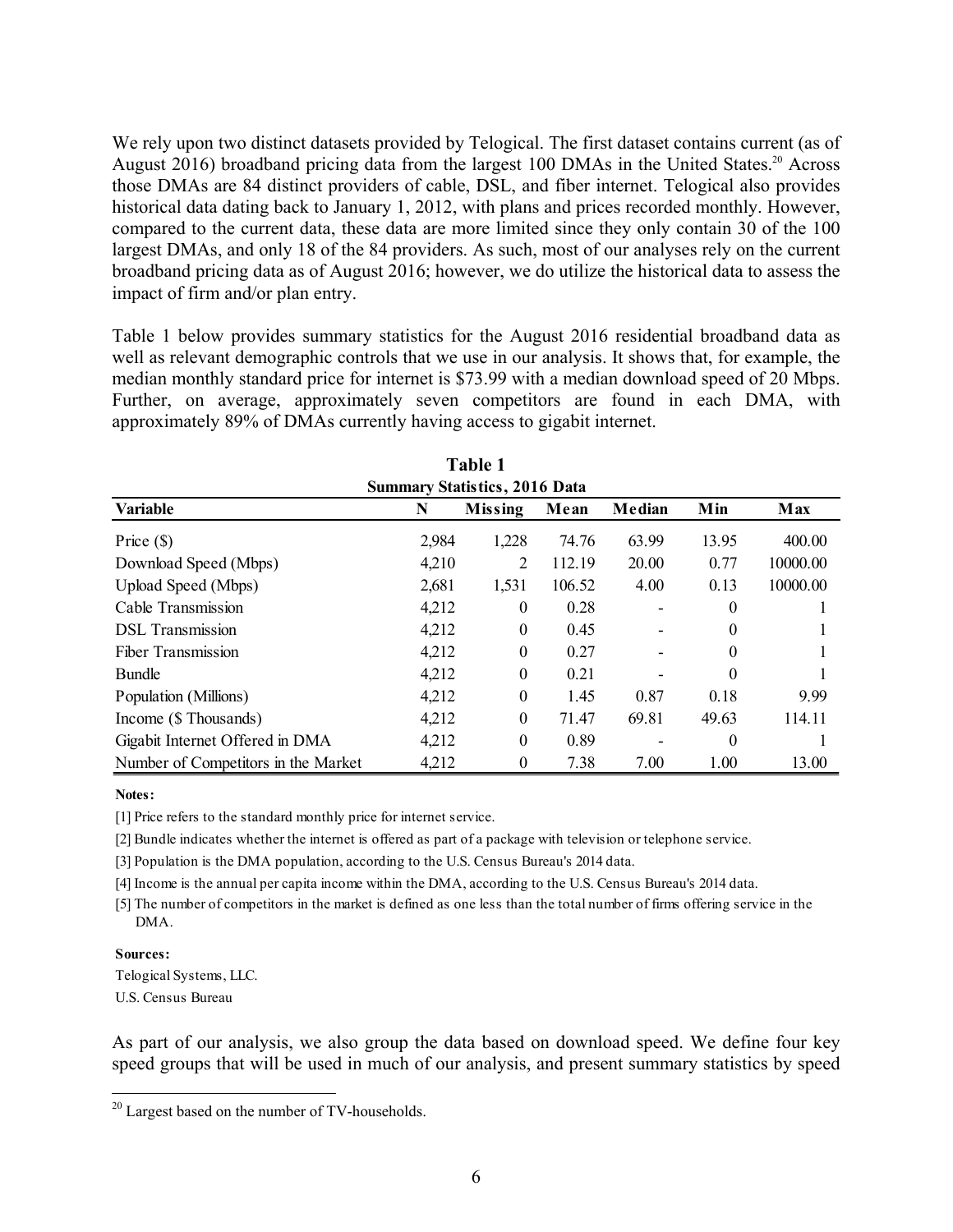### group below in Table 2.

|                                                          | aviv <i>u</i><br><b>Summary Statistics, 2016 Data</b> |                                      |                          |                          |                                    |                              |  |  |
|----------------------------------------------------------|-------------------------------------------------------|--------------------------------------|--------------------------|--------------------------|------------------------------------|------------------------------|--|--|
| Variable                                                 | N                                                     | Missing                              | Mean                     | Median                   | Min                                | Max                          |  |  |
| Download Speed < 25 Mbps                                 |                                                       |                                      |                          |                          |                                    |                              |  |  |
| Price (\$)                                               | 1,507                                                 | 808                                  | 52.60                    | 53.99                    | 13.95                              | 99.95                        |  |  |
| Download Speed (Mbps)                                    | 2,315                                                 | $\boldsymbol{0}$                     | 9.63                     | 10.00                    | 0.77                               | 24.00                        |  |  |
| Upload Speed (Mbps)                                      | 1,280                                                 | 1,035                                | 1.27                     | 1.00                     | 0.13                               | 20.00                        |  |  |
| Cable Transmission                                       | 2.315                                                 | $\mathbf{0}$                         | 0.21                     |                          | $\mathbf{0}$                       | 1                            |  |  |
| <b>DSL</b> Transmission                                  | 2,315                                                 | $\boldsymbol{0}$                     | 0.68                     | ÷,                       | $\boldsymbol{0}$                   | $\mathbf{1}$                 |  |  |
| Fiber Transmission                                       | 2,315                                                 | $\boldsymbol{0}$                     | 0.11                     | ÷,                       | $\mathbf{0}$                       | 1                            |  |  |
| <b>Bundle</b>                                            | 2,315                                                 | $\boldsymbol{0}$                     | 0.26                     | $\overline{\phantom{a}}$ | $\mathbf{0}$                       | $\mathbf{1}$                 |  |  |
| Population (Millions)                                    | 2,315                                                 | $\mathbf{0}$                         | 1.33                     | 0.79                     | 0.18                               | 9.99                         |  |  |
| Income (\$ Thousands)                                    | 2,315                                                 | $\boldsymbol{0}$                     | 70.29                    | 68.63                    | 49.63                              | 114.11                       |  |  |
| Gigabit Internet Offered in DMA                          | 2,315                                                 | $\boldsymbol{0}$                     | 0.87                     |                          | $\mathbf{0}$                       | 1                            |  |  |
| Number of Competitors in the Market                      | 2,315                                                 | $\mathbf{0}$                         | 7.39                     | 7.00                     | 1.00                               | 13.00                        |  |  |
| Download Speed ≥ 25 Mbps & Download Speed < 100 Mbps     |                                                       |                                      |                          |                          |                                    |                              |  |  |
| Price (\$)                                               | 781                                                   | 280                                  | 74.05                    | 70.00                    | 15.00                              | 199.95                       |  |  |
| Download Speed (Mbps)                                    | 1,061                                                 | $\boldsymbol{0}$                     | 44.00                    | 45.00                    | 25.00                              | 90.00                        |  |  |
| Upload Speed (Mbps)                                      | 670                                                   | 391                                  | 10.49                    | 5.00                     | 2.00                               | 75.00                        |  |  |
| Cable Transmission                                       | 1,061                                                 | $\boldsymbol{0}$                     | 0.35                     | $\overline{a}$           | $\mathbf{0}$                       | 1                            |  |  |
| <b>DSL</b> Transmission                                  | 1,061                                                 | $\boldsymbol{0}$                     | 0.28                     | $\sim$                   | $\boldsymbol{0}$                   | 1                            |  |  |
| Fiber Transmission                                       | 1,061                                                 | $\overline{0}$                       | 0.37                     | ÷,                       | $\mathbf{0}$                       | 1                            |  |  |
| <b>Bundle</b>                                            | 1,061                                                 | $\boldsymbol{0}$                     | 0.18                     | ÷,                       | $\mathbf{0}$                       | $\mathbf{1}$                 |  |  |
| Population (Millions)                                    | 1,061                                                 | $\boldsymbol{0}$                     | 1.48                     | 0.87                     | 0.18                               | 9.99                         |  |  |
| Income (\$ Thousands)                                    | 1,061                                                 | $\boldsymbol{0}$                     | 71.66                    | 69.81                    | 49.63                              | 114.11                       |  |  |
| Gigabit Internet Offered in DMA                          | 1,061                                                 | $\boldsymbol{0}$                     | 0.90                     |                          | $\mathbf{0}$                       | 1                            |  |  |
| Number of Competitors in the Market                      | 1,061                                                 | $\overline{0}$                       | 7.38                     | 7.00                     | 1.00                               | 13.00                        |  |  |
|                                                          |                                                       |                                      |                          |                          |                                    |                              |  |  |
| Download Speed ≥ 100 Mbps & Download Speed < 1 Gbps      |                                                       |                                      |                          |                          |                                    |                              |  |  |
| Price (\$)                                               | 513                                                   | 124                                  | 108.52                   | 91.95                    | 35.00                              | 304.99                       |  |  |
| Download Speed (Mbps)                                    | 637                                                   | $\boldsymbol{0}$                     | 185.79                   | 150.00                   | 100.00                             | 600.00                       |  |  |
| Upload Speed (Mbps)                                      | 544                                                   | 93                                   | 83.17                    | 20.00                    | 3.00                               | 600.00                       |  |  |
| Cable Transmission                                       | 637                                                   | $\boldsymbol{0}$<br>$\boldsymbol{0}$ | 0.49                     | $\overline{\phantom{a}}$ | $\boldsymbol{0}$<br>$\overline{0}$ | $\mathbf{1}$<br>$\mathbf{1}$ |  |  |
| <b>DSL</b> Transmission                                  | 637                                                   |                                      | 0.02                     | ÷,                       |                                    |                              |  |  |
| Fiber Transmission                                       | 637                                                   | $\overline{0}$                       | 0.49                     |                          | $\mathbf{0}$                       | $\mathbf{1}$                 |  |  |
| <b>Bundle</b>                                            | 637                                                   | $\boldsymbol{0}$<br>$\boldsymbol{0}$ | 0.14                     |                          | $\mathbf{0}$                       | 1<br>9.99                    |  |  |
| Population (Millions)                                    | 637<br>637                                            | $\boldsymbol{0}$                     | 1.79<br>74.93            | 1.19<br>71.95            | 0.32<br>49.63                      | 114.11                       |  |  |
| Income (\$ Thousands)<br>Gigabit Internet Offered in DMA | 637                                                   | $\boldsymbol{0}$                     | 0.92                     |                          | $\mathbf{0}$                       | 1                            |  |  |
| Number of Competitors in the Market                      | 637                                                   | $\boldsymbol{0}$                     | 7.37                     | 7.00                     | 1.00                               | 13.00                        |  |  |
|                                                          |                                                       |                                      |                          |                          |                                    |                              |  |  |
| Download Speed $\geq 1$ Gbps                             |                                                       |                                      |                          |                          |                                    |                              |  |  |
| Price (\$)                                               | 183                                                   | 16                                   | 165.63                   | 119.99                   | 55.00                              | 400.00                       |  |  |
| Download Speed (Mbps)                                    | 197                                                   | $\overline{c}$                       | 1,446.70                 | 1000.00                  | 1000.00                            | 10000.00                     |  |  |
| Upload Speed (Mbps)                                      | 187                                                   | 12                                   | 1,238.94                 | 1000.00                  | 2.00                               | 10000.00                     |  |  |
| Cable Transmission                                       | 199                                                   | $\boldsymbol{0}$                     | 0.05                     |                          | $\boldsymbol{0}$                   | $\mathbf{1}$                 |  |  |
| <b>DSL</b> Transmission                                  | 199                                                   | $\boldsymbol{0}$                     | $\overline{\phantom{a}}$ |                          | $\boldsymbol{0}$                   | $\mathbf{0}$                 |  |  |
| Fiber Transmission                                       | 199                                                   | $\boldsymbol{0}$                     | 0.95                     | $\overline{a}$           | $\boldsymbol{0}$                   | $\mathbf{1}$                 |  |  |
| <b>Bundle</b>                                            | 199                                                   | $\boldsymbol{0}$                     | 0.09                     | ÷,                       | $\mathbf{0}$                       | $\mathbf{1}$                 |  |  |
| Population (Millions)                                    | 199                                                   | $\overline{0}$                       | 1.47                     | 1.00                     | 0.32                               | 9.99                         |  |  |
| Income (\$ Thousands)                                    | 199                                                   | $\boldsymbol{0}$                     | 73.15                    | 71.09                    | 53.00                              | 114.11                       |  |  |
| Gigabit Internet Offered in DMA                          | 199                                                   | $\boldsymbol{0}$                     | 1.00                     |                          | 1                                  | 1                            |  |  |
| Number of Competitors in the Market                      | 199                                                   | $\boldsymbol{0}$                     | 7.29                     | 7.00                     | 2.00                               | 13.00                        |  |  |

**Table 2**

**Notes:**

[1] Price refers to the standard monthly price for internet service.

[2] Bundle indicates whether the internet is offered as part of a package with television or telephone service.

[3] Population is the DMA population, according to the U.S. Census Bureau's 2014 data.

[4] Income is the annual per capita income within the DMA, according to the U.S. Census Bureau's 2014 data.

[5] The number of competitors in the market is defined as one less than the total number of firms offering service

#### The number of competitions in the native, is assumed that within the specified speed range withinin the DMA.  $\sim 10^{-10}$  and  $\sim 10^{-10}$  $\sim 10^{-10}$  and  $\sim 10^{-10}$ **Sources:**

 $\sim 1$ 

Telogical Systems, LLC.

U.S. Census Bureau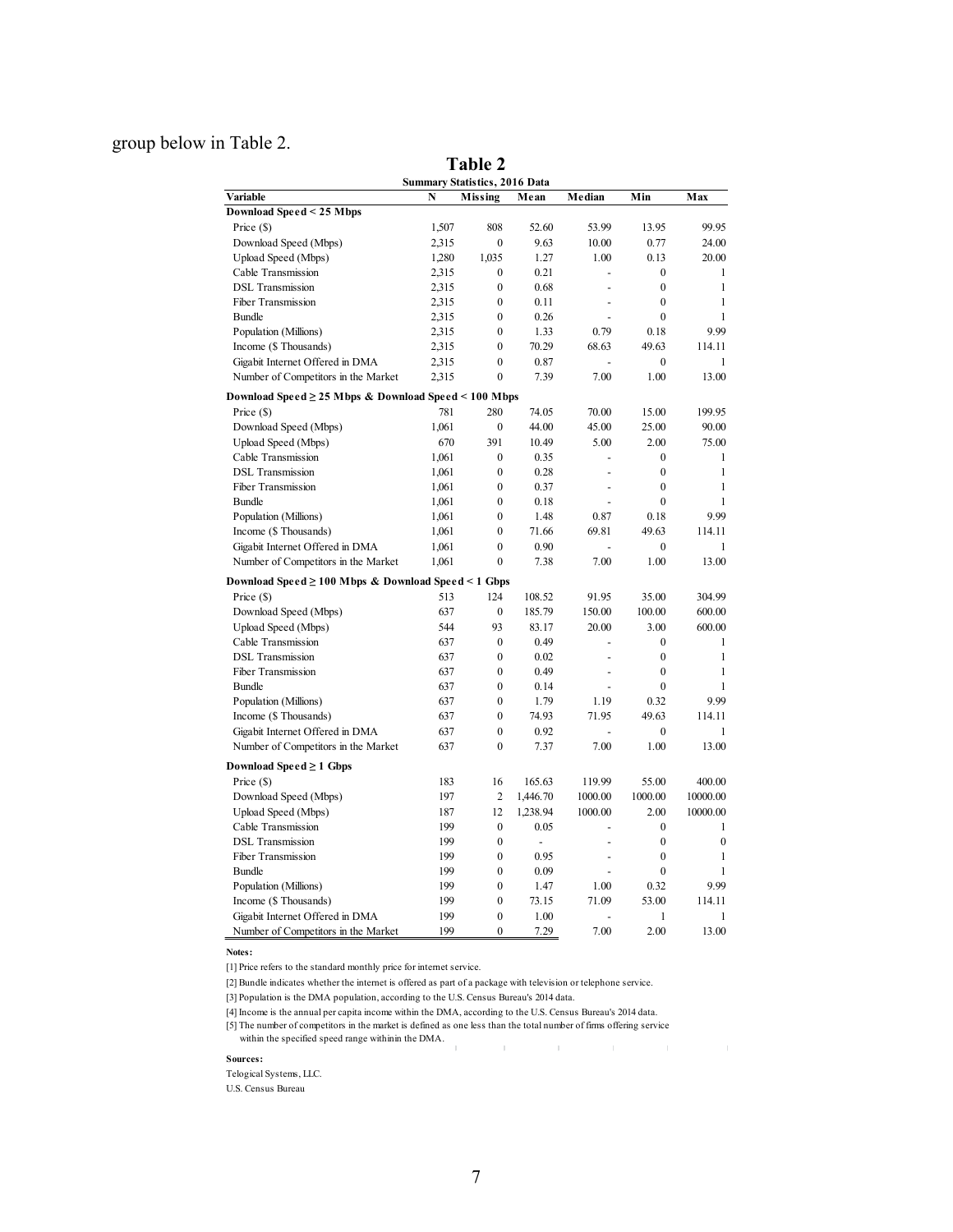Many providers in the data supplied by Telogical also offer a promotional monthly price that lasts for a fixed number of months before customers are generally transitioned to the standard monthly price. Of the 84 providers in the data, we observe that 40 of them offer promotional prices and of the 40, 90 percent offer promotional prices in every DMA. We also observe promotional prices lasting anywhere from 1 to 60 months, with an average of 18.5 months. In Table 3 below, we show the average promotional price, by speed group, as well as the average, minimum, and maximum promotional lengths. Because promotional prices can vary by length, as part of our analysis we also create a standardized promotional price which is defined as the average price per month that a new subscriber would pay over the first year on the plan.<sup>21</sup>

1

 $21$  This amount is net cash back promotions, which give new subscribers cash or a gift card up front for signing up for a certain length promotional period.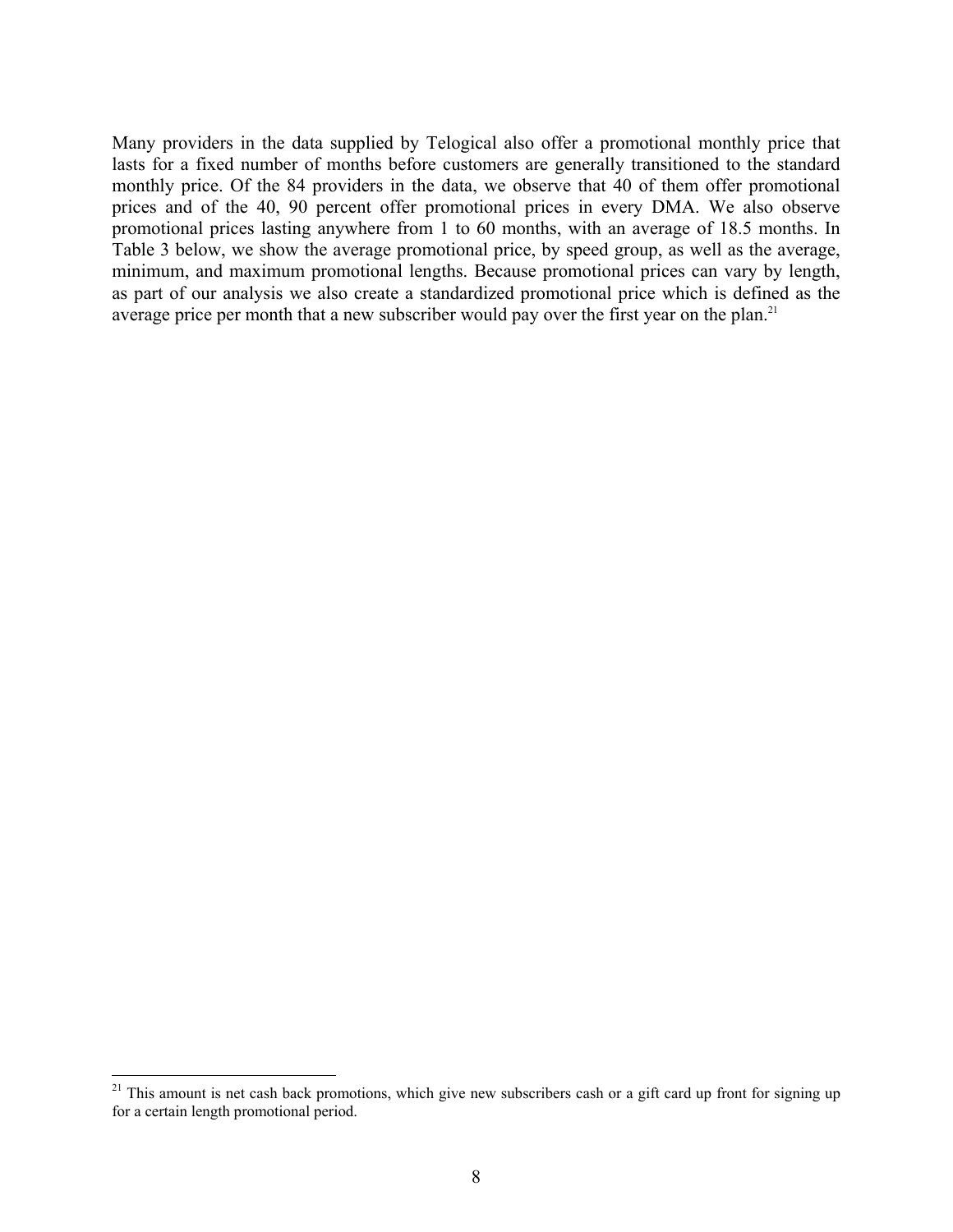| <b>Summary Statistics, Promotional Prices, 2016 Data</b>  |       |                  |        |          |                  |        |
|-----------------------------------------------------------|-------|------------------|--------|----------|------------------|--------|
| <b>Variable</b>                                           | N     | <b>Missing</b>   | Mean   | Median   | Min              | Max    |
| Download Speed < 25 Mbps                                  |       |                  |        |          |                  |        |
| Price                                                     | 1.661 | 953              | 53.98  | 53.99    | 13.95            | 99.95  |
| Promotion Length                                          | 2,614 | $\boldsymbol{0}$ | 13.94  | 12.00    | 0.00             | 60.00  |
| Promotional Price                                         | 2,614 | $\boldsymbol{0}$ | 20.92  | 24.53    | 0.00             | 57.49  |
| 12 Month Effective Price                                  | 2,457 | 157              | 35.65  | 32.87    | 0.00             | 99.95  |
| Download Speed $\geq$ 25 Mbps & Download Speed < 100 Mbps |       |                  |        |          |                  |        |
| Price                                                     | 869   | 329              | 75.79  | 70.00    | 15.00            | 199.95 |
| Promotion Length                                          | 1,198 | $\mathbf{0}$     | 13.45  | 12.00    | 0.00             | 60.00  |
| Promotional Price                                         | 1,198 | $\mathbf{0}$     | 29.74  | 32.04    | 0.00             | 67.07  |
| 12 Month Effective Price                                  | 1,114 | 84               | 47.84  | 42.87    | 0.00             | 199.95 |
| Download Speed ≥ 100 Mbps & Download Speed < 1 Gbps       |       |                  |        |          |                  |        |
| Price                                                     | 644   | 124              | 116.80 | 97.99    | 35.00            | 304.99 |
| Promotion Length                                          | 768   | $\mathbf{0}$     | 13.53  | 12.00    | 0.00             | 60.00  |
| Promotional Price                                         | 768   | $\mathbf{0}$     | 63.76  | 58.33    | 0.00             | 261.24 |
| 12 Month Effective Price                                  | 754   | 14               | 92.56  | 69.99    | 29.95            | 299.95 |
| Download Speed $\geq 1$ Gbps                              |       |                  |        |          |                  |        |
| Price                                                     | 202   | 16               | 161.18 | 119.99   | 55.00            | 400.00 |
| Promotion Length                                          | 218   | $\mathbf{0}$     | 4.68   | 0.00     | 0.00             | 60.00  |
| Promotional Price                                         | 218   | $\boldsymbol{0}$ | 17.12  | $0.00\,$ | 0.00             | 110.16 |
| 12 Month Effective Price                                  | 208   | 10               | 149.57 | 99.95    | 45.83            | 400.00 |
| Download Speed > 25 Mbps & Download Speed < 1 Gbps        |       |                  |        |          |                  |        |
| Price                                                     | 1,312 | 272              | 98.49  | 80.00    | 29.95            | 304.99 |
| Promotion Length                                          | 1,584 | $\mathbf{0}$     | 13.06  | 12.00    | 0.00             | 60.00  |
| Promotional Price                                         | 1,584 | $\boldsymbol{0}$ | 47.83  | 45.82    | 0.00             | 261.24 |
| 12 Month Effective Price                                  | 1,486 | 98               | 72.11  | 59.99    | 14.95            | 299.95 |
| Download Speed > 50 Mbps & Download Speed < 1 Gbps        |       |                  |        |          |                  |        |
| Price                                                     | 868   | 137              | 105    | 84.99    | 35               | 304.99 |
| Promotion Length                                          | 1,005 | $\boldsymbol{0}$ | 13     | 12       | $\boldsymbol{0}$ | 60     |
| Promotional Price                                         | 1,005 | $\boldsymbol{0}$ | 58     | 52.7     | $\theta$         | 261.24 |
| 12 Month Effective Price                                  | 990   | 15               | 84     | 65.83    | 29.95            | 299.95 |

**Table 3** 

[1] Price refers to the standard monthly price for internet service.

[2] Promotion length is defined as the number of months that a new customer would pay a promotional price before switching to the standard monthly price.

[3] Promotional price is the average monthly price that a customer would pay for the duration of the promotion length.

[4] 12 Month Effective Price is the total amount that a new customer would pay for the first 12 months of service (total monthly charges, net any cash back), divided by 12.

**Sources:**

Telogical Systems, LLC.

U.S. Census Bureau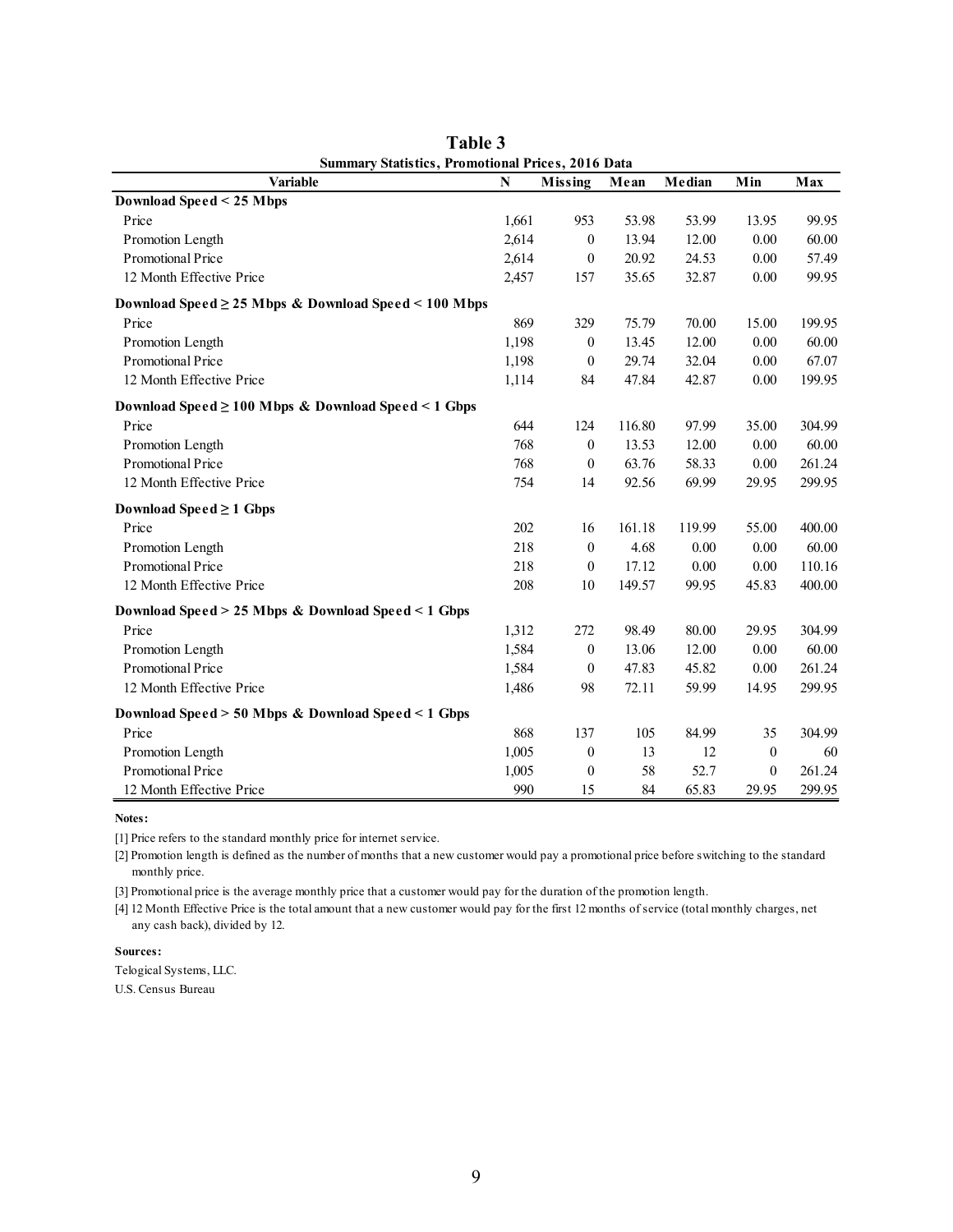As mentioned above, the historical broadband data include 30 of the 100 largest DMAs, and 18 providers, from 2012 to 2016. In these data, we have many of the same variables as in the current August 2016 data, however the historical data do not include upload speed or transmission mechanism. Table 4 below shows that the availability of broadband plans in various speed groups has changed significantly over time. In particular, it shows that in 2012, 24 of the 30 DMAs had access to speeds greater than 100 Mbps, but only a single DMA had access to gigabit internet. By 2016, availability of high speed internet had increased with all 30 DMAs having access to 100 Mbps internet, and 23 of the 30 DMAs having access to gigabit internet.

|                                                        | Table 4 |      |      |      |      |  |
|--------------------------------------------------------|---------|------|------|------|------|--|
| High-Speed Broadband Availability by DMA, 2012 to 2016 |         |      |      |      |      |  |
|                                                        | 2012    | 2013 | 2014 | 2015 | 2016 |  |
| Number of DMAs                                         | 30      | 30   | 30   | 30   | 30   |  |
| With at least 100 Mbps Broadband                       | 24      | 29   | 29   | 30   | 30   |  |
| With at least 500 Mbps Broadband                       |         |      | 9    | 24   | 25   |  |
| With at least 1 Gbps Broadband                         |         |      |      | 16   | 23   |  |
|                                                        |         |      |      |      |      |  |

**Source:**

Telogical Systems, LLC.

This growth in broadband internet was largely driven by existing providers introducing plans with higher speeds. As shown in Table 5 below, in 2012, only 1 of the 18 providers offered gigabit internet, but by 2016, 7 of the 18 providers were offering gigabit internet. Similarly, in 2012, 8 of the 18 providers offered speeds of at least 100 Mbps, but by 2016, 16 of the 18 providers offered speeds of at least 100 Mbps.

| Table 5                                                     |      |      |      |                |      |  |  |
|-------------------------------------------------------------|------|------|------|----------------|------|--|--|
| High-Speed Broadband Availability by Provider, 2012 to 2016 |      |      |      |                |      |  |  |
|                                                             | 2012 | 2013 | 2014 | 2015           | 2016 |  |  |
| <b>Total Number of Providers</b>                            | 18   | 18   | 18   |                | 18   |  |  |
| Providing at least 100 Mbps                                 |      | 9    |      | $\overline{1}$ | 16   |  |  |
| Providing at least 500 Mbps                                 |      |      |      | h              |      |  |  |
| Providing at least 1 Gbps                                   |      |      |      |                |      |  |  |

**Source:**

Telogical Systems, LLC.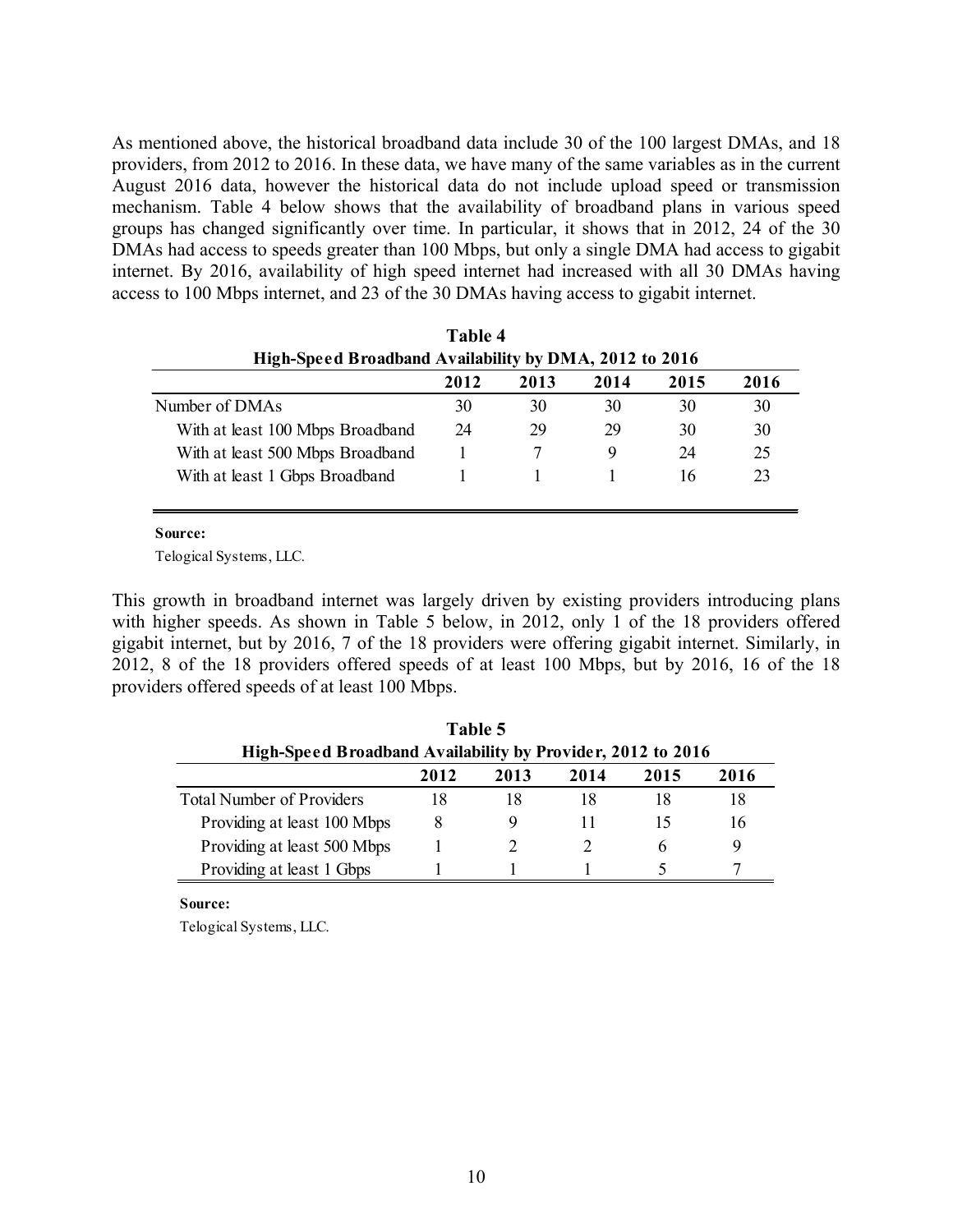### **IV. Methodology**

In this paper, we present two main sets of results. The first set are derived from a series of linear regression models with monthly price as the dependent variable and estimate the impact of competition and the presence of gigabit internet on residential consumer prices. The second set are derived from a discrete choice model of market entry in the marketplace for residential consumer broadband, and assess how provider or plan entry affect incumbent firms' decisions to offer plans with higher speeds. We describe these two approaches in more detail below.

### **A. Monthly Price Regression Model**

As described in the background section, broadband providers typically charge a standard monthly fee for service plans, which are differentiated based upon upload and download speed. Many providers also offer an introductory promotional price, which typically lasts anywhere from several months to several years, after which customers are switched to a "standard" nonpromotional price.

Our unit of observation is the location-specific plan. This is a unique combination of provider, DMA, download speed, upload speed, and bundle with other services. Letting *i* index the unique provider-plan pair and *j* index the DMA, we model the standard price of plan *ij* as being dependent on both plan-specific characteristics,  $X_{ii}$ , and DMA specific-characteristics,  $Y_{i}$ .

$$
Price_{ij} = X_{ij}B_0 + Y_jB_1 + \epsilon_{ij}
$$
\n<sup>(1)</sup>

The key variables of interest for this regression, which are included in  $Y_j$ , are (1) a dummy variable for whether or not gigabit internet is available in the DMA and (2) the number of competitors (providers) offering broadband service in the relevant speed range in the DMA.

In the above regression, we control for a number of factors that may affect price. In particular, we include both download and upload speed in log form, observing that the average price per megabit falls dramatically as plan speeds increase. (See Table 6 below.) We also include dummy variables for the transmission mechanism (cable and DSL), a dummy variable for whether or not the plan is part of a bundle, and the DMA's population and per capita income (both in logged form).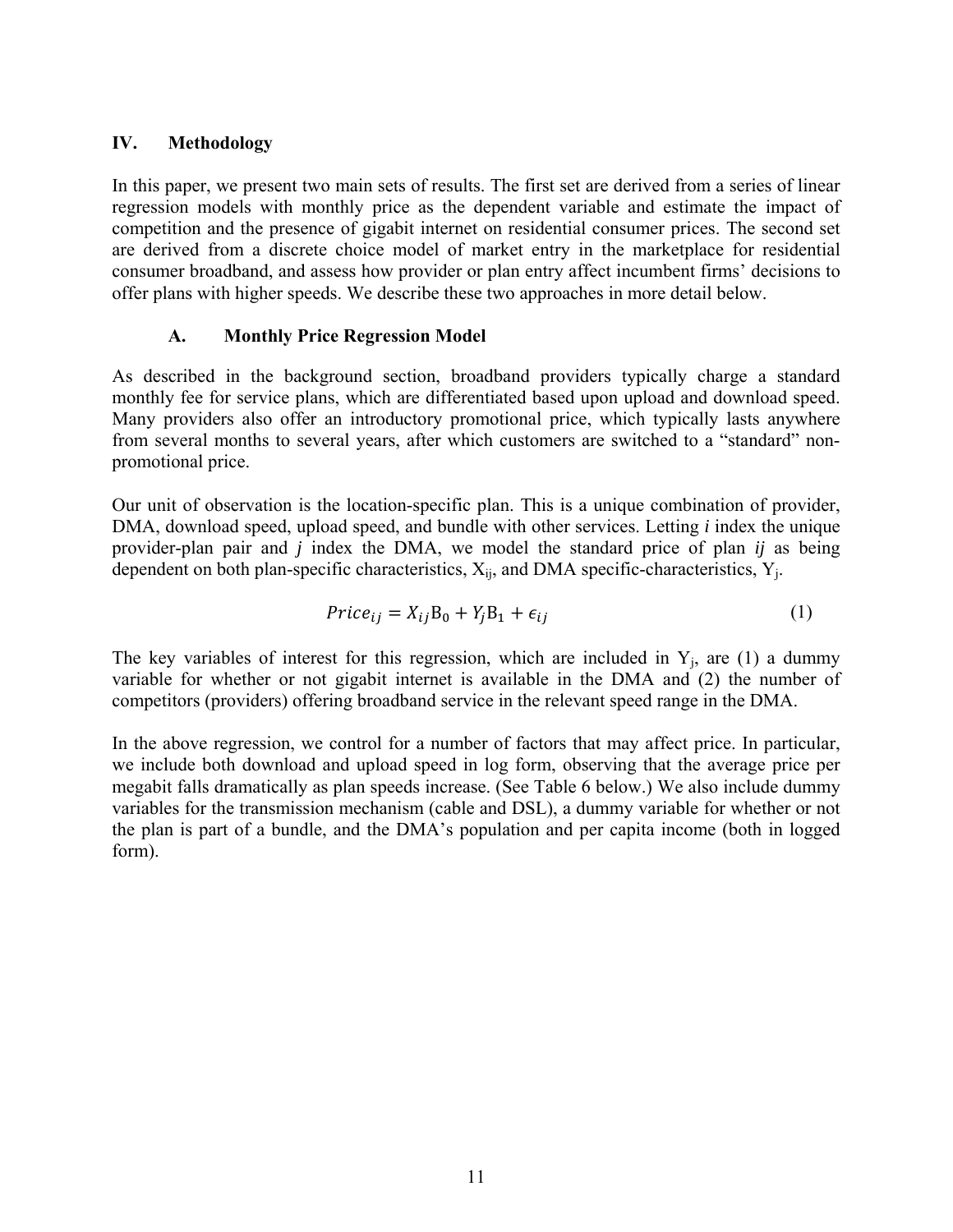| Table 6                                 |       |       |                 |       |  |  |  |
|-----------------------------------------|-------|-------|-----------------|-------|--|--|--|
| Price Per Mbps (\$/Mbps) by Speed Group |       |       |                 |       |  |  |  |
|                                         | Obs   | Mean  | Min             | Max   |  |  |  |
| $Speed < 25$ Mbps                       | 1,507 | 12.02 | 1.46            | 49.20 |  |  |  |
| 25 Mbps $\leq$ Speed $\leq$ 100 Mbps    | 781   | 1 77  | 0.60            | 5.00  |  |  |  |
| $100$ Mbps $\leq$ Speed $\leq$ 1000 Mbp | 513   | 0.67  | 0 <sup>14</sup> | 3.00  |  |  |  |
| $1000$ Mbps $\leq$ Speed                | 182   | 0.12  | 0.03            | 0.27  |  |  |  |

[1] Price refers to the standard monthly price for internet service.

#### **Source:**

Telogical Systems, LLC.

Our hypothesis is that the presence of gigabit internet is likely to have differential effects on monthly prices for different speed groups based on how directly it competes with other plans. For example, if a gigabit plan were to be introduced into a DMA, it is less likely to affect the prices charged for a plan with a download sped of 5 Mbps since a gigabit plan is a poor substitute for a 5 Mbps plan; however, it is more likely to have an effect on plans that are closer substitutes, such as those with download speeds above 100 Mbps. Given this hypothesis, we run our price regressions separately on the following speed groups: (1) less than 25 Mbps, (2) 25 Mbps to less than 1 Gbps, (3) 50 Mbps to less than 1 Gbps, (4) 100 Mbps to less than 1 Gbps, and (5) plans with download speeds of at least 1 Gbps. For the latter speed group that includes plans of at least 1 Gbps, instead of having a dummy variable for whether gigabit internet is available in the DMA (which would be one in all cases), we instead include dummy variables for 2, 3, and 4 or more competitors in the market. In this way, we identify the effect of the number of gigabit providers in the market, not just the presence of gigabit internet.

Finally, we also analyze how the presence of gigabit internet and the number of competitors affects promotional prices. This regression equation is identical to equation (1) above, except that the dependent variable is now the standard promotional price.

$$
PromotionalPrice_{ij} = X_{ij}B_0 + Y_jB_1 + \epsilon_{ij}
$$
\n<sup>(2)</sup>

### **B. Choice Model of Marketplace Entry**

Since most new, higher-speed plans are introduced by an existing provider that had previously only offered lower-speed internet in that marketplace, for our choice model, we consider the decision made by existing providers in a marketplace experiencing entry of new, higher-speed plans. For this approach, we consider entry into two broadband speed groups: speeds greater or equal to 25 Mbps but less than 100 Mbps, and speeds greater than or equal to 100 Mbps but less than 1 Gbps. We use data that has been aggregated quarterly, and so entry occurs when a firm that offers some level of service in the DMA offers broadband in one of the two above speed groups when it had not offered broadband in that speed group in the previous quarter. In addition, the quarter after a firm has entered into a speed group, it is removed from the data; that is, we consider entry to be a one-time decision, not a repeated decision. Where firms remove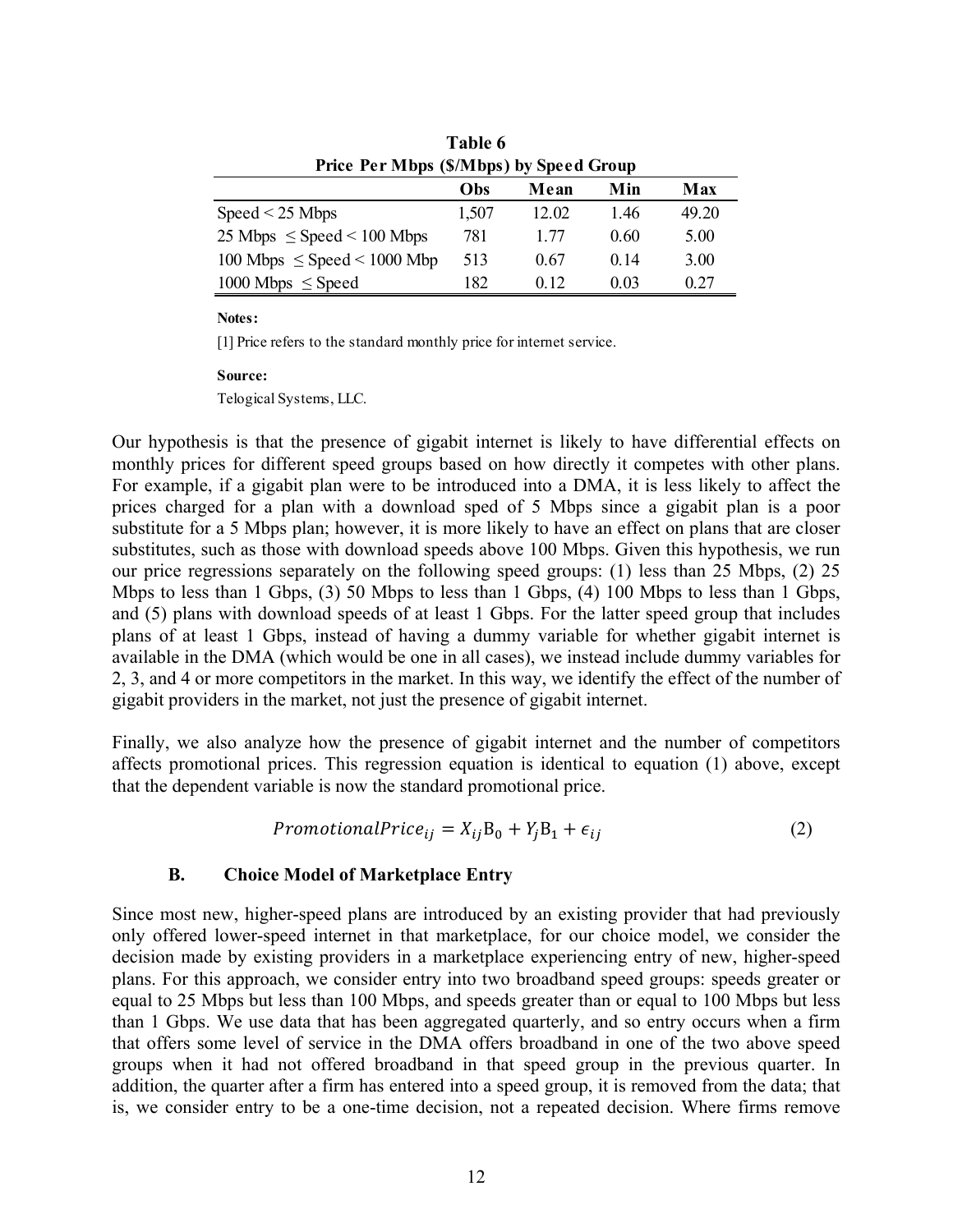plans from a DMA, these are typically the lowest speed plans that have been rendered obsolete by higher speed plans, and are not of interest to this particular study.

Equation (3) below allows us to estimate a logit model of entry. Across all specifications, we control for the number of competitors offering service in that speed group and DMA; we also control for whether or not the provider offers service in that speed group in one of the other 29 DMAs so as to control for firm-wide technological limitations or innovations. In certain specifications, we also include a time trend and provider dummy variables.

$$
Entry_{ijt} = X_{ijt}B_0 + Y_{jt}B_1 + Z_tB_2 + \epsilon_{ijt}
$$
\n
$$
(3)
$$

### **V. Results**

#### **A. Monthly Price Regression Model – Monthly Standard Prices**

We first analyze the impact of competition and the presence of gigabit internet on standard monthly internet prices. Table 7 below, which provides three alternate specifications for our model of standard price, shows that for plans with download speeds less than 25 Mbps, there is no significant effect associated with the presence of gigabit internet. However, we find that as the number of competitors increases, there are statistically significant declines in the monthly standard price. For example, as specification 3 shows, an increase in one competitor is associated with a \$0.42 decline in the average monthly standard price for plans with download speeds of less than 25 Mbps.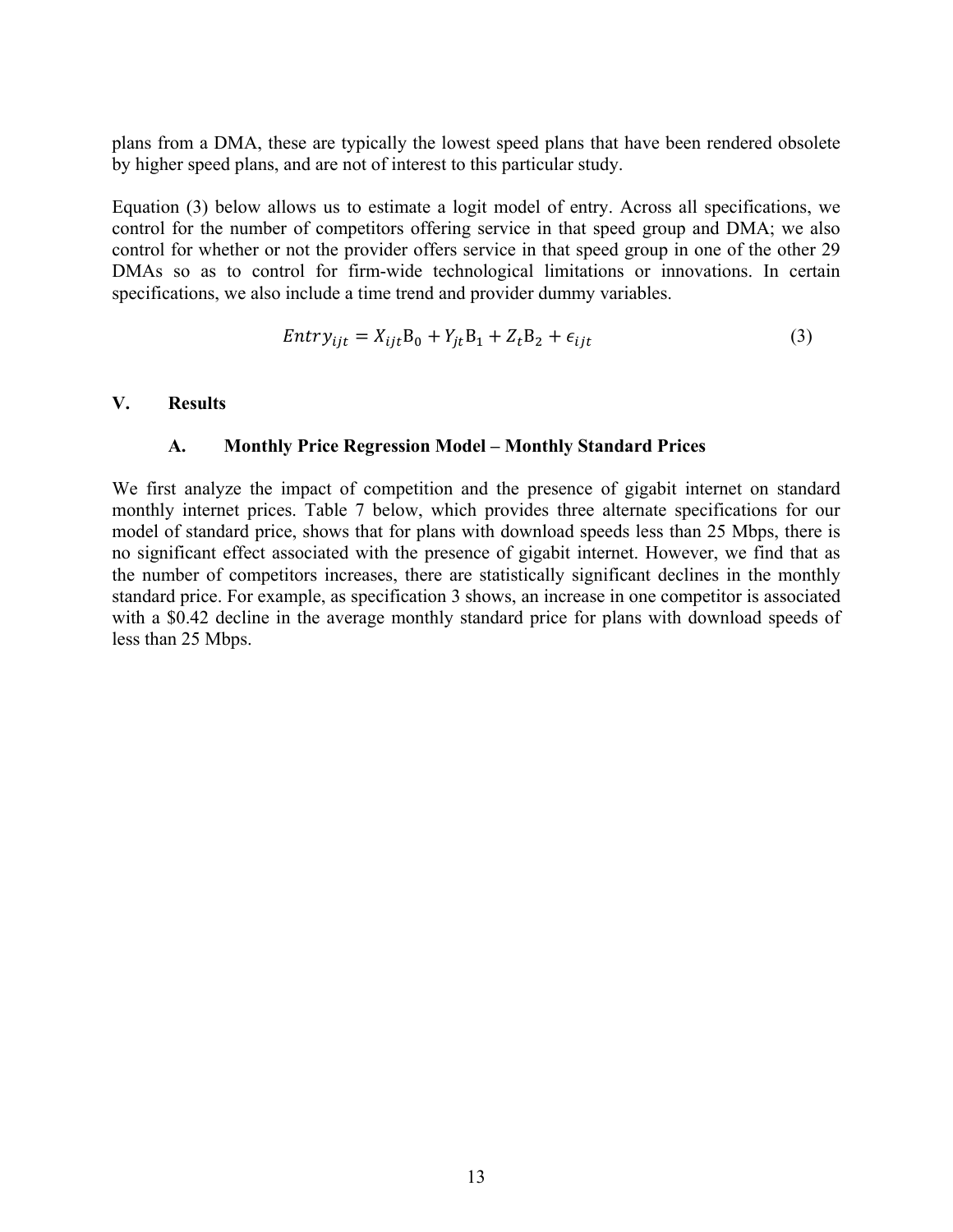| Standard Frice Regressions for Fians of less than 25 maps |             |             |             |  |  |  |
|-----------------------------------------------------------|-------------|-------------|-------------|--|--|--|
| <b>VARIABLES</b>                                          | (1)         | (2)         | (3)         |  |  |  |
|                                                           |             |             |             |  |  |  |
| Gigabit Internet Offered in DMA                           | $-0.556$    | $-0.378$    | $-0.467$    |  |  |  |
|                                                           | (0.966)     | (0.965)     | (1.020)     |  |  |  |
| (log) Download Speed                                      | $8.705***$  | $8.724***$  | $8.733***$  |  |  |  |
|                                                           | (0.349)     | (0.348)     | (0.348)     |  |  |  |
| Cable Transmission                                        | $-6.420***$ | $-6.306***$ | $-6.133***$ |  |  |  |
|                                                           | (1.011)     | (1.009)     | (1.021)     |  |  |  |
| <b>DSL</b> Transmission                                   | $8.135***$  | $8.293***$  | $8.363***$  |  |  |  |
|                                                           | (1.012)     | (1.011)     | (1.013)     |  |  |  |
| Number of Competitors in the Speed Group                  |             | $-0.388***$ | $-0.421***$ |  |  |  |
|                                                           |             | (0.135)     | (0.141)     |  |  |  |
| (log) DMA Population                                      |             |             | 0.790       |  |  |  |
|                                                           |             |             | (0.675)     |  |  |  |
| (log) DMA Per Capita Income                               |             |             | $-3.956$    |  |  |  |
|                                                           |             |             | (3.383)     |  |  |  |
| Bundle                                                    | $9.735***$  | $9.524***$  | 9.525***    |  |  |  |
|                                                           | (0.911)     | (0.911)     | (0.912)     |  |  |  |
| Constant                                                  | $32.79***$  | $35.00***$  | 68.42**     |  |  |  |
|                                                           | (1.448)     | (1.638)     | (31.39)     |  |  |  |
|                                                           |             |             |             |  |  |  |
| Observations                                              | 1,507       | 1,507       | 1,507       |  |  |  |
| R-squared                                                 | 0.424       | 0.427       | 0.428       |  |  |  |

| Table 7                                                          |  |
|------------------------------------------------------------------|--|
| <b>Standard Price Regressions for Plans of less than 25 Mbps</b> |  |

[1] Standard errors in parentheses [2] \*\*\*  $p<0.01$ , \*\*  $p<0.05$ , \*  $p<0.1$ 

**Sources:**

Telogical Systems LLC U.S. Census Bureau

Table 8 below provides the same set of three specifications for our model of standard price, but now implements regressions using data for plans with download speeds greater than 25 Mbps and less than 1 Gbps. (25 Mbps was chosen as the lower bound of download speeds since the FTC defines broadband as achieving download speeds of at least 25 Mbps.) Here, we now find that the presence of gigabit internet in a DMA is associated with a statistically significant decline in the standard monthly price of between \$13.28 and \$13.88, although we do not observe a statistically significant effect of the number of competitors on the prices of plans in this speed range.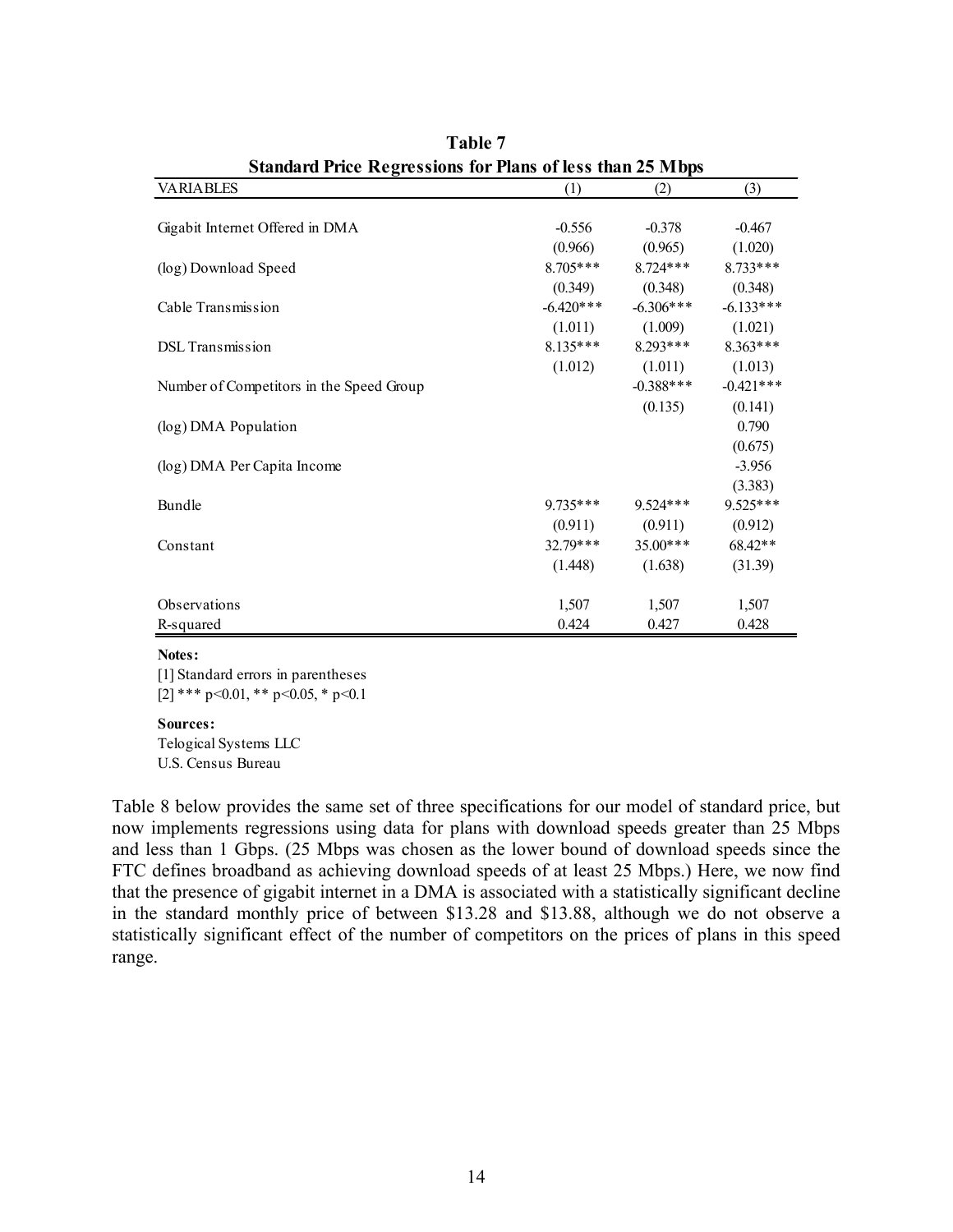| Standard Price Regressions for Plans Greater than 25 M bps, but less than I Gbps |             |             |              |  |  |
|----------------------------------------------------------------------------------|-------------|-------------|--------------|--|--|
| <b>VARIABLES</b>                                                                 | (1)         | (2)         | (3)          |  |  |
|                                                                                  |             |             |              |  |  |
| Gigabit Internet Offered in DMA                                                  | $-13.70***$ | $-13.28***$ | $-13.88$ *** |  |  |
|                                                                                  | (3.860)     | (4.034)     | (4.068)      |  |  |
| (log) Download Speed                                                             | $39.24***$  | $39.26***$  | 38.89***     |  |  |
|                                                                                  | (1.680)     | (1.681)     | (1.681)      |  |  |
| Cable Transmission                                                               | $-11.40***$ | $-11.41***$ | $-11.81***$  |  |  |
|                                                                                  | (2.332)     | (2.333)     | (2.331)      |  |  |
| <b>DSL</b> Transmission                                                          | $36.56***$  | $36.58***$  | $37.39***$   |  |  |
|                                                                                  | (4.052)     | (4.054)     | (4.052)      |  |  |
| Number of Competitors in the Speed Group                                         |             | $-0.186$    | $-0.689$     |  |  |
|                                                                                  |             | (0.518)     | (0.587)      |  |  |
| (log) DMA Population                                                             |             |             | $-0.745$     |  |  |
|                                                                                  |             |             | (2.238)      |  |  |
| (log) DMA Per Capita Income                                                      |             |             | $25.43**$    |  |  |
|                                                                                  |             |             | (11.03)      |  |  |
| Bundle                                                                           | $-5.702*$   | $-5.793*$   | $-6.474*$    |  |  |
|                                                                                  | (3.324)     | (3.335)     | (3.333)      |  |  |
| Constant                                                                         | $-68.23***$ | $-67.62***$ | $-336.6***$  |  |  |
|                                                                                  | (8.359)     | (8.529)     | (103.5)      |  |  |
|                                                                                  |             |             |              |  |  |
| Observations                                                                     | 1,108       | 1,108       | 1,108        |  |  |
| R-squared                                                                        | 0.347       | 0.347       | 0.352        |  |  |

**Table 8 Standard Price Regressions for Plans Greater than 25 Mbps, but less than 1 Gbps**

[1] Standard errors in parentheses [2] \*\*\* p<0.01, \*\* p<0.05, \* p<0.1

#### **Sources:**

Telogical Systems LLC U.S. Census Bureau

Table 9 below provides the same set of regressions, but now for plans with download speeds greater than 50 Mbps and less than 1 Gbps. As Table 9 shows, we observe that the presence of gigabit internet in a DMA is associated with a statistically significant decline in the standard monthly price of between \$17.46 and \$18.17; the size of this decline is greater than that observed in Table 8 given the higher costs associated with the set of plans used in Table 9. In addition, we also observe in specification 3, which includes our full set of controls, that an increase in one competitor is associated with a statistically significant decline in the monthly standard price of \$1.48. This suggests that if a DMA went from, as an example, having five competitors to ten competitors, the price would decline by approximately \$7.50, which is equal to a reduction of 8 percent in the monthly standard price.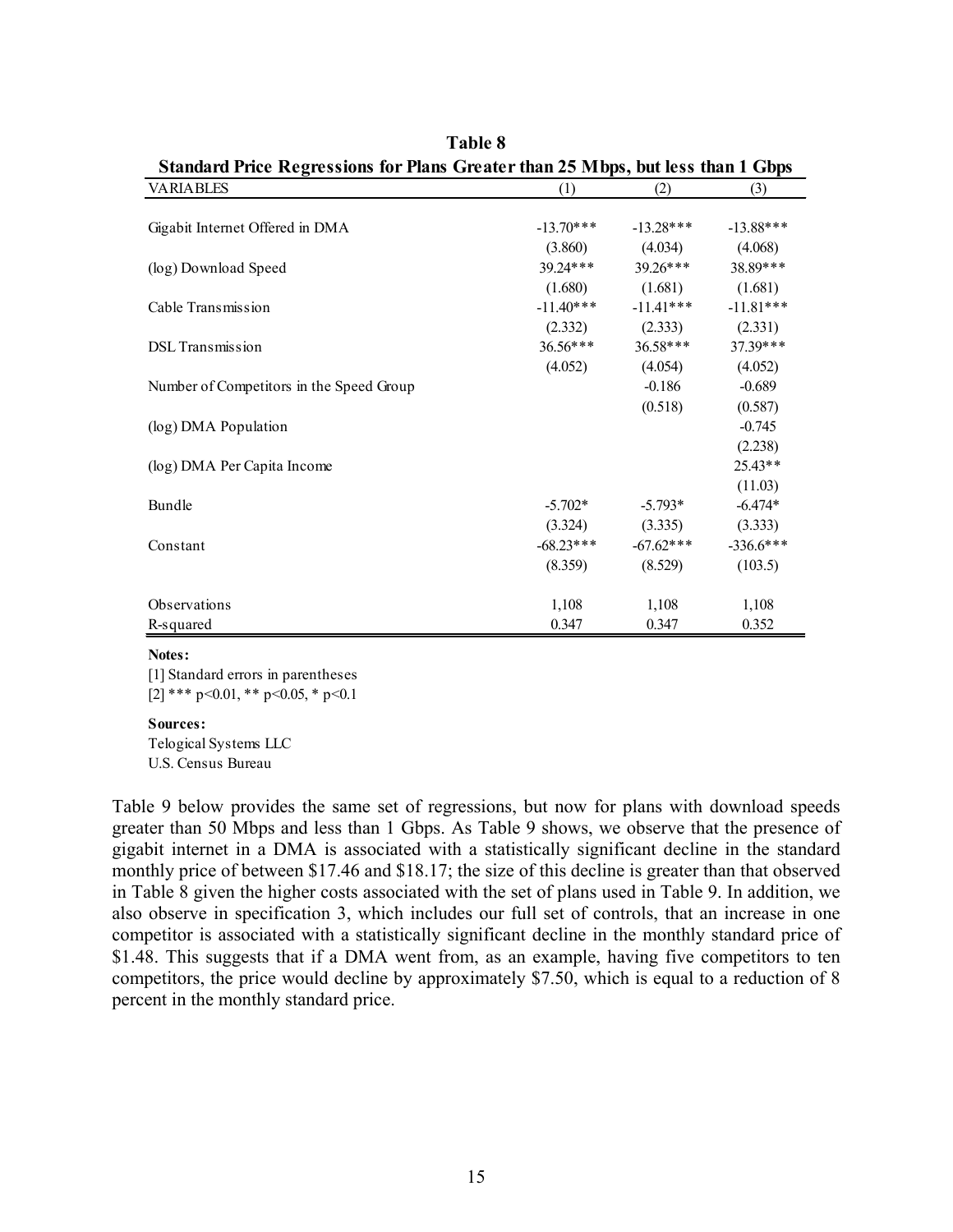| Standard Price Regressions for Plans of at Least 50 Mbps, but less than 1 Gbps |             |             |             |  |  |
|--------------------------------------------------------------------------------|-------------|-------------|-------------|--|--|
| <b>VARIABLES</b>                                                               | (1)         | (2)         | (3)         |  |  |
|                                                                                |             |             |             |  |  |
| Gigabit Internet Offered in DMA                                                | $-18.17***$ | $-17.55***$ | $-17.46***$ |  |  |
|                                                                                | (4.368)     | (4.592)     | (4.607)     |  |  |
| (log) Download Speed                                                           | 44.86***    | 44.85***    | 44.38***    |  |  |
|                                                                                | (2.003)     | (2.004)     | (1.999)     |  |  |
| Cable Transmission                                                             | $-11.40***$ | $-11.44***$ | $-12.03***$ |  |  |
|                                                                                | (2.599)     | (2.602)     | (2.597)     |  |  |
| <b>DSL</b> Transmission                                                        | $10.38*$    | $10.35*$    | $11.58**$   |  |  |
|                                                                                | (5.902)     | (5.905)     | (5.883)     |  |  |
| Number of Competitors in the Speed Group                                       |             | $-0.307$    | $-1.482*$   |  |  |
|                                                                                |             | (0.697)     | (0.831)     |  |  |
| (log) DMA Population                                                           |             |             | $-0.585$    |  |  |
|                                                                                |             |             | (2.529)     |  |  |
| (log) DMA Per Capita Income                                                    |             |             | 33.31***    |  |  |
|                                                                                |             |             | (12.35)     |  |  |
| Bundle                                                                         | $-12.83***$ | $-12.95***$ | $-13.91***$ |  |  |
|                                                                                | (4.031)     | (4.041)     | (4.030)     |  |  |
| Constant                                                                       | $-91.09***$ | $-90.11***$ | $-447.0***$ |  |  |
|                                                                                | (10.17)     | (10.41)     | (116.7)     |  |  |
| Observations                                                                   | 917         | 917         | 917         |  |  |
| R-squared                                                                      | 0.377       | 0.377       | 0.385       |  |  |
|                                                                                |             |             |             |  |  |

| Table 9                                                                        |  |
|--------------------------------------------------------------------------------|--|
| Standard Price Regressions for Plans of at Least 50 Mbps, but less than 1 Gbps |  |

[1] Standard errors in parentheses [2] \*\*\*  $p<0.01$ , \*\*  $p<0.05$ , \*  $p<0.1$ 

#### **Sources:**

Telogical Systems LLC U.S. Census Bureau

Table 10 provides the same set of regressions for plans with download speeds greater than 100 Mbps and less than 1 Gbps. Here, we observe that the presence of gigabit internet in a DMA is associated with a statistically significant decline in the standard monthly price of between \$26.96 and \$29.08, which is greater than that observed in Tables 8 and 9 (given the higher costs associated with the set of plans used in Table 10). In addition, we also observe in specification 3, which includes our full set of controls, that an increase in one competitor is associated with a statistically significant decline in the monthly standard price of \$2.87.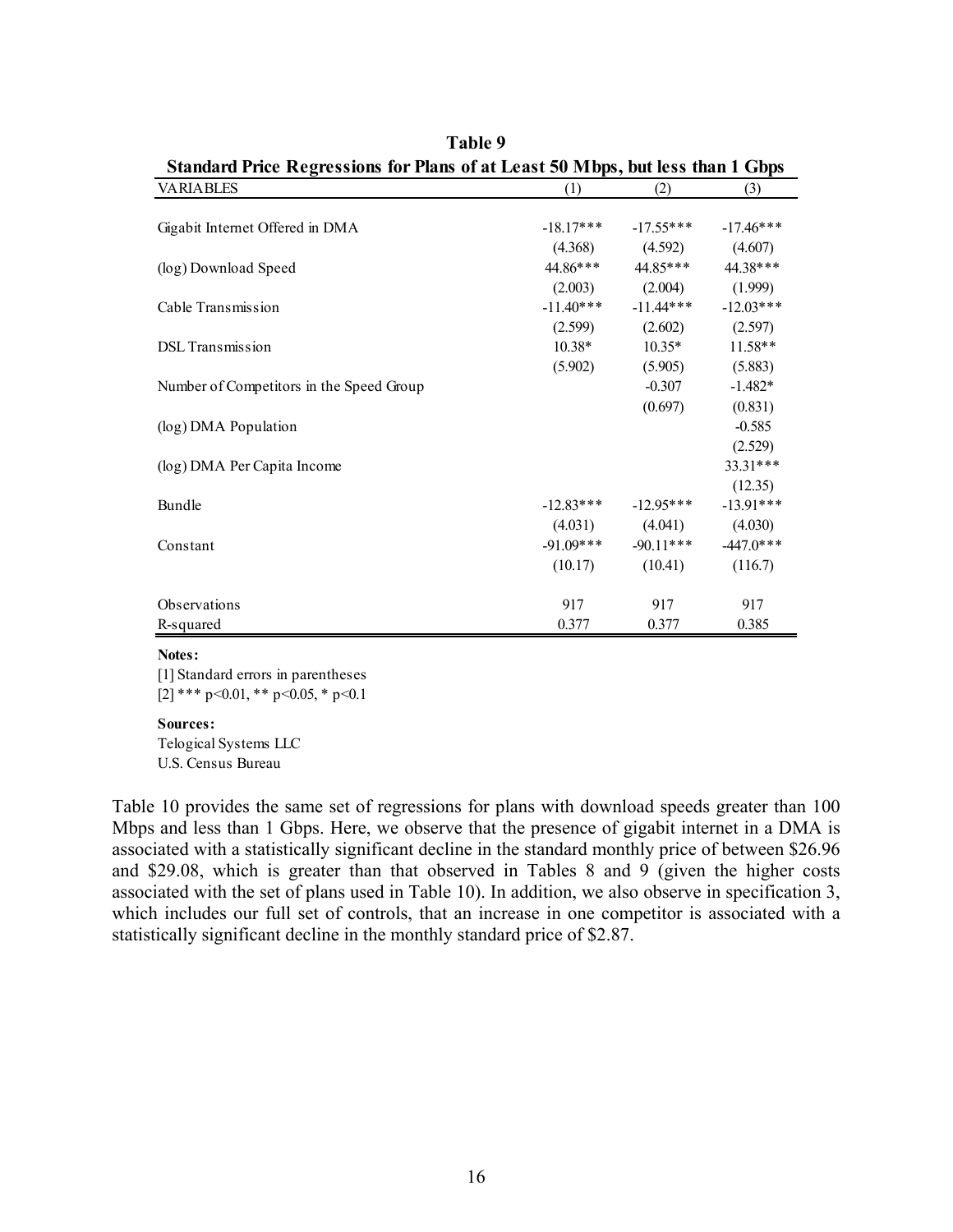| Standard Price Regressions for Plans of at least Tuu Mipps, but less than I Gbps |              |             |              |
|----------------------------------------------------------------------------------|--------------|-------------|--------------|
| <b>VARIABLES</b>                                                                 | (1)          | (2)         | (3)          |
|                                                                                  |              |             |              |
| Gigabit Internet Offered in DMA                                                  | $-29.08$ *** | $-27.80***$ | $-26.96***$  |
|                                                                                  | (7.491)      | (7.819)     | (7.829)      |
| (log) Download Speed                                                             | $63.21***$   | $63.19***$  | $62.64***$   |
|                                                                                  | (3.897)      | (3.899)     | (3.872)      |
| Cable Transmission                                                               | $-26.25***$  | $-26.47***$ | $-26.91***$  |
|                                                                                  | (3.992)      | (4.013)     | (4.005)      |
| <b>DSL</b> Transmission                                                          | 2.043        | 1.881       | 5.456        |
|                                                                                  | (15.18)      | (15.19)     | (15.12)      |
| Number of Competitors in the Speed Group                                         |              | $-0.618$    | $-2.865**$   |
|                                                                                  |              | (1.073)     | (1.340)      |
| (log) DMA Population                                                             |              |             | 2.180        |
|                                                                                  |              |             | (4.014)      |
| (log) DMA Per Capita Income                                                      |              |             | 39.41**      |
|                                                                                  |              |             | (19.23)      |
| Bundle                                                                           | $-18.19***$  | $-18.36***$ | $-19.08$ *** |
|                                                                                  | (6.059)      | (6.071)     | (6.027)      |
| Constant                                                                         | $-168.7$ *** | $-167.2***$ | $-628.0***$  |
|                                                                                  | (21.51)      | (21.68)     | (184.6)      |
|                                                                                  |              |             |              |
| Observations                                                                     | 513          | 513         | 513          |
| R-squared                                                                        | 0.408        | 0.409       | 0.420        |

**Table 10 Standard Price Regressions for Plans of at least 100 Mbps, but less than 1 Gbps**

[1] Standard errors in parentheses [2] \*\*\* p<0.01, \*\* p<0.05, \* p<0.1

#### **Sources:**

Telogical Systems LLC U.S. Census Bureau

In Table 11 below, we analyze the impact of the number of competitors on gigabit internet pricing. Specifications  $1 - 4$  in Table 11 vary the set of controls included, but irrespective of which controls are allowed to enter into the regression, we find consistent effects of the number of competitors on gigabit internet pricing. In particular, if a DMA moves from having one to two providers of gigabit internet service, we estimate that the standard monthly price for gigabit internet will decline by between approximately \$56.83 and \$62.09, which is equal to a reduction of between 34 and 37 percent in the monthly standard price. Alternatively, if a DMA moved from having one to three provides of gigabit internet service, we estimate that prices would decline by between \$98.11 and \$106.50.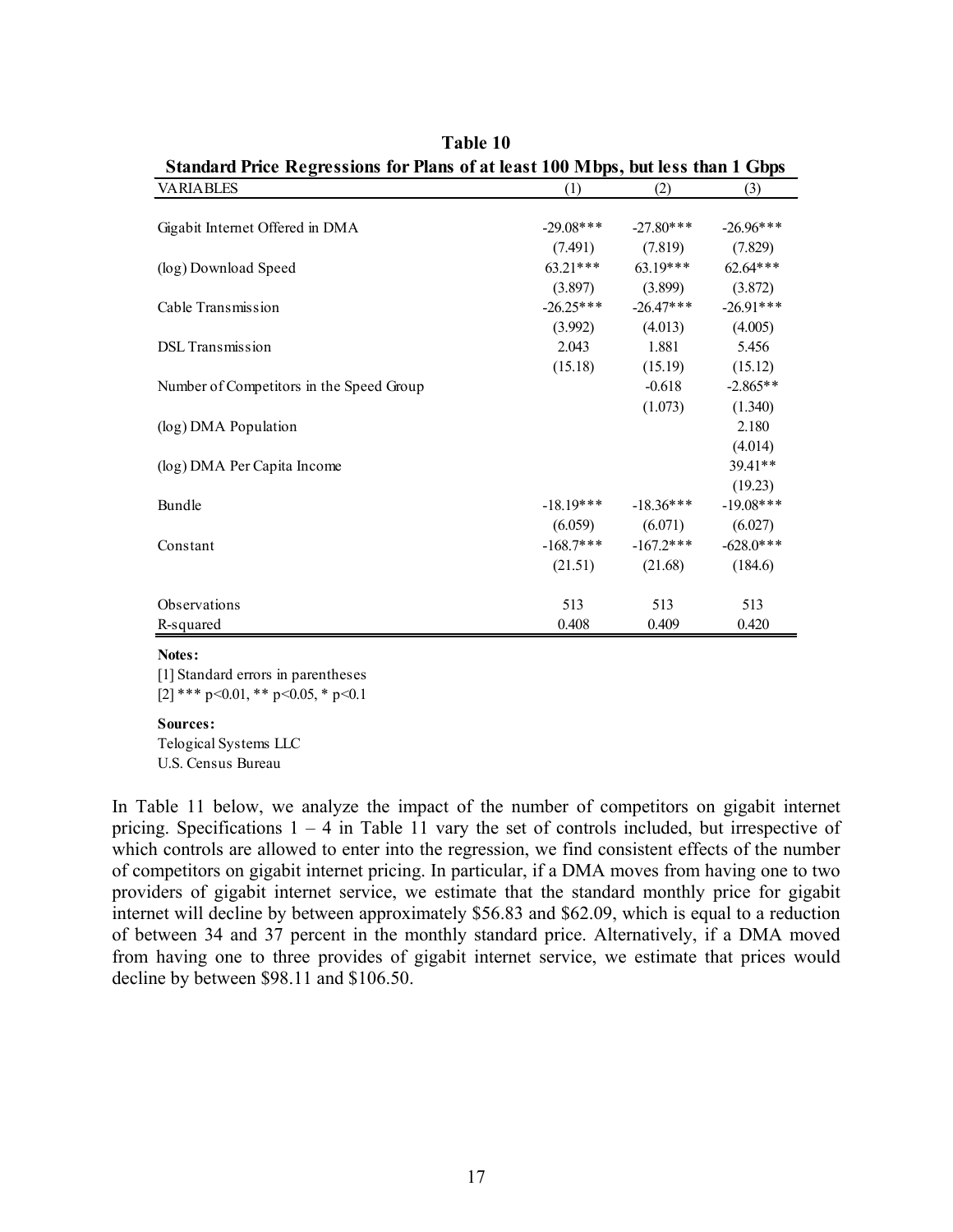| Standard Price Regressions for Plans of at least 1 GDDS |             |             |             |             |  |  |  |
|---------------------------------------------------------|-------------|-------------|-------------|-------------|--|--|--|
| <b>VARIABLES</b>                                        | (1)         | (2)         | (3)         | (4)         |  |  |  |
|                                                         |             |             |             |             |  |  |  |
| 2 Competitors in the Market                             | $-58.07***$ | $-62.09***$ | $-56.83***$ | $-60.40**$  |  |  |  |
|                                                         | (20.55)     | (20.84)     | (20.40)     | (20.71)     |  |  |  |
| 3 Competitors in the Market                             | $-103.6***$ | $-106.5***$ | $-98.11***$ | $-100.5***$ |  |  |  |
|                                                         | (21.48)     | (21.68)     | (21.51)     | (21.76)     |  |  |  |
| 4+ Competitors in the Market                            | $-90.03***$ | $-96.92***$ | $-86.26***$ | $-92.02***$ |  |  |  |
|                                                         | (21.96)     | (22.78)     | (21.88)     | (22.77)     |  |  |  |
| (log) DMA Population                                    |             | $-4.021$    |             | $-7.309$    |  |  |  |
|                                                         |             | (12.90)     |             | (12.92)     |  |  |  |
| (log) DMA Per Capita Income                             |             | 73.37       |             | 77.46       |  |  |  |
|                                                         |             | (70.61)     |             | (70.14)     |  |  |  |
| Bundle                                                  | $-43.35*$   | $-44.70*$   | $-46.56*$   | $-47.59**$  |  |  |  |
|                                                         | (23.96)     | (24.03)     | (23.84)     | (23.91)     |  |  |  |
| Provider is in more than 1 DMA                          |             |             | 38.11*      | $37.73*$    |  |  |  |
|                                                         |             |             | (19.77)     | (20.08)     |  |  |  |
| Constant                                                | 237.7***    | $-523.3$    | 202.4***    | $-559.1$    |  |  |  |
|                                                         | (16.95)     | (669.9)     | (24.89)     | (665.4)     |  |  |  |
| Observations                                            | 183         | 183         | 183         | 183         |  |  |  |
| R-squared                                               | 0.148       | 0.155       | 0.165       | 0.172       |  |  |  |
|                                                         |             |             |             |             |  |  |  |

**Table 11 Standard Price Regressions for Plans of at least 1 Gbps**

[1] Standard errors in parentheses [2] \*\*\* p<0.01, \*\* p<0.05, \* p<0.1

#### **Sources:**

Telogical Systems LLC U.S. Census Bureau

### **B. Monthly Price Regression Model – Monthly Promotional Prices**

We next analyze the impact of competition and the presence of gigabit internet on promotional monthly internet prices. Tables  $12 - 14$  below estimate this impact for plans with speeds less than 25 Mbps (Table 12), speeds of 25 Mbps but less than 1 Gbps (Table 13), and speeds of 100 Mbps but less than 1 Gbps (Table 14). Although we generally find that the presence of gigabit internet is associated with lower monthly promotional prices, this decline is only significant for plans with speeds of 25 Mbps but less than 1 Gbps.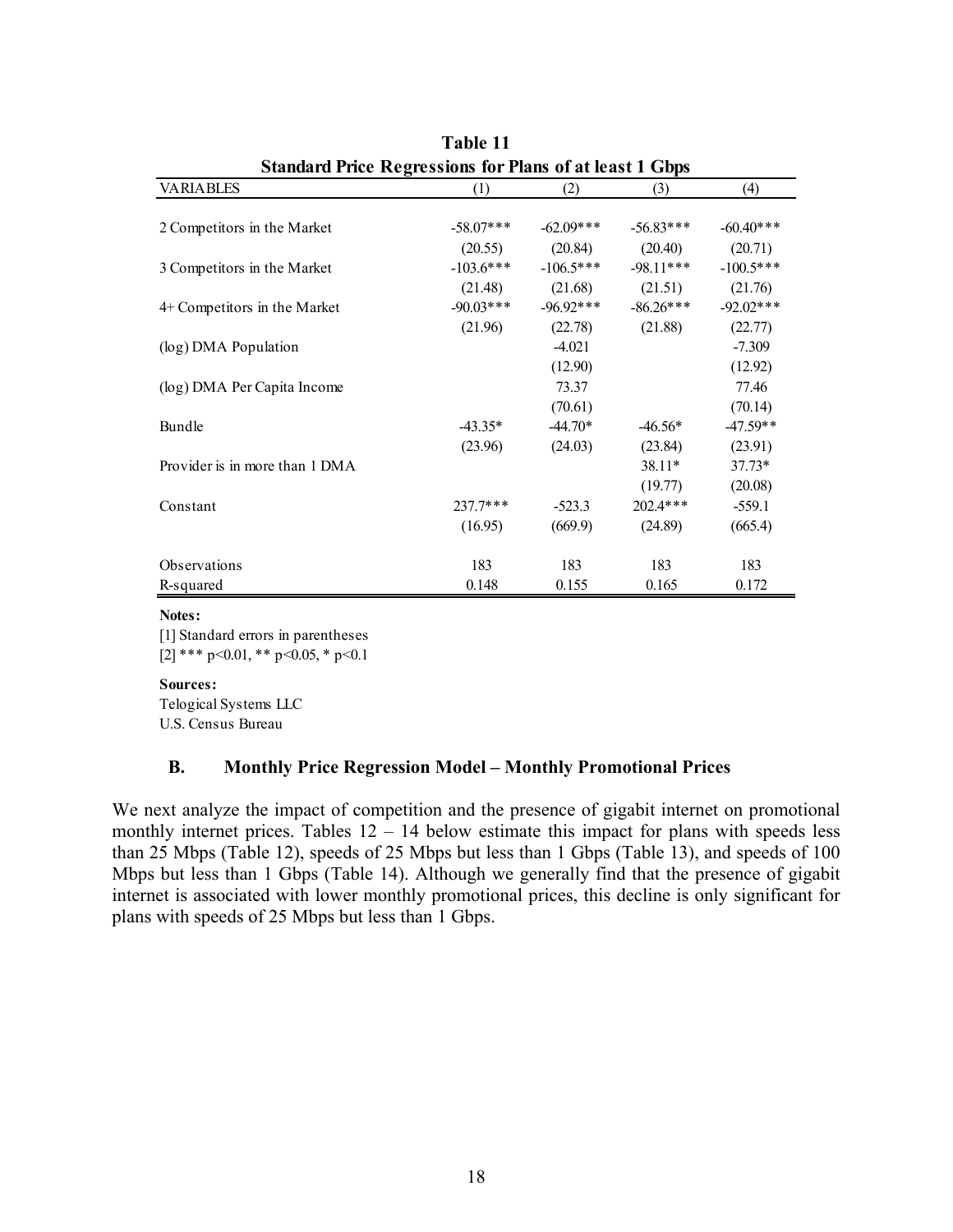| <b>Effective 12 Month Promotional Price Regressions for Plans of less than 25 Mbps</b> |             |             |             |  |  |
|----------------------------------------------------------------------------------------|-------------|-------------|-------------|--|--|
| <b>VARIABLES</b>                                                                       | (1)         | (2)         | (3)         |  |  |
|                                                                                        |             |             |             |  |  |
| Gigabit Internet Offered in DMA                                                        | $-0.863*$   | $-0.813$    | $-0.573$    |  |  |
|                                                                                        | (0.511)     | (0.509)     | (0.534)     |  |  |
| (log) Download Speed                                                                   | $4.301***$  | $4.306***$  | $4.310***$  |  |  |
|                                                                                        | (0.190)     | (0.190)     | (0.189)     |  |  |
| Cable Transmission                                                                     | $-3.164***$ | $-3.295***$ | $-3.301***$ |  |  |
|                                                                                        | (0.631)     | (0.630)     | (0.631)     |  |  |
| <b>DSL</b> Transmission                                                                | $-0.539$    | $-0.688$    | $-0.768$    |  |  |
|                                                                                        | (0.540)     | (0.539)     | (0.538)     |  |  |
| Number of Competitors in the Speed Group                                               |             | $0.272***$  | $0.280***$  |  |  |
|                                                                                        |             | (0.0736)    | (0.0781)    |  |  |
| Provider is in more than 1 DMA                                                         |             |             | $9.266***$  |  |  |
|                                                                                        |             |             | (1.773)     |  |  |
| (log) DMA Population                                                                   |             |             | $-0.249$    |  |  |
|                                                                                        |             |             | (0.371)     |  |  |
| (log) DMA Per Capita Income                                                            |             |             | 0.257       |  |  |
|                                                                                        |             |             | (1.785)     |  |  |
| Bundle                                                                                 | $-10.37***$ | $-10.32***$ | $-10.41***$ |  |  |
|                                                                                        | (0.381)     | (0.380)     | (0.378)     |  |  |
| Constant                                                                               | 28.32***    | 26.64***    | 17.83       |  |  |
|                                                                                        | (0.807)     | (0.924)     | (16.61)     |  |  |
|                                                                                        |             |             |             |  |  |
| Observations                                                                           | 1,820       | 1,820       | 1,820       |  |  |
| R-squared                                                                              | 0.435       | 0.439       | 0.448       |  |  |

**Table 12** 

[1] Standard errors in parentheses [2] \*\*\* p<0.01, \*\* p<0.05, \* p<0.1

#### **Sources:**

Telogical Systems LLC U.S. Census Bureau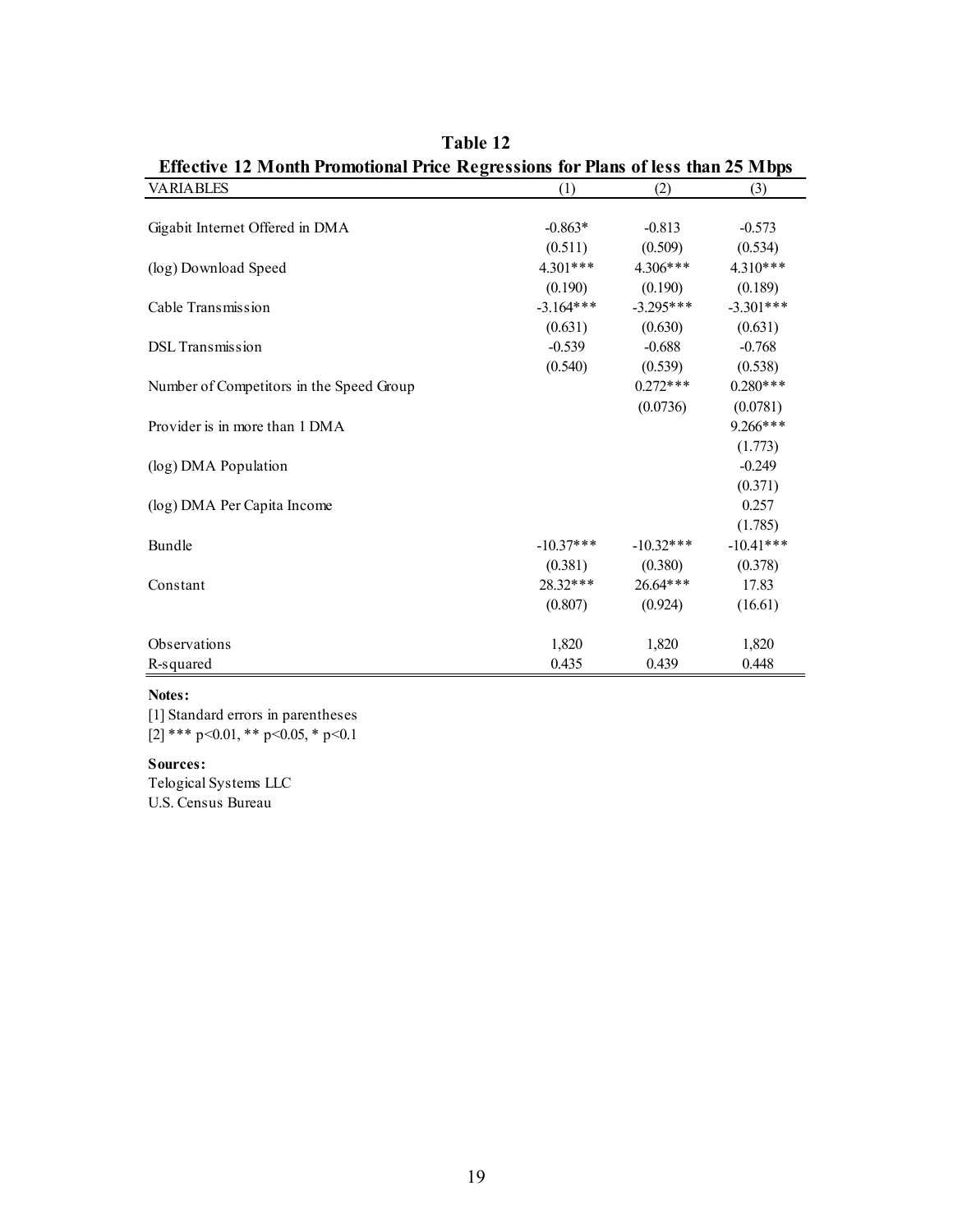| $\mu$ Lups, but itss than 1 Obps         |             |             |             |  |  |  |
|------------------------------------------|-------------|-------------|-------------|--|--|--|
| <b>VARIABLES</b>                         | (1)         | (2)         | (3)         |  |  |  |
|                                          |             |             |             |  |  |  |
| Gigabit Internet Offered in DMA          | $-6.619**$  | $-6.908**$  | $-5.777*$   |  |  |  |
|                                          | (3.290)     | (3.440)     | (3.485)     |  |  |  |
| (log) Download Speed                     | $50.32***$  | $50.30***$  | 50.38***    |  |  |  |
|                                          | (1.399)     | (1.402)     | (1.420)     |  |  |  |
| Cable Transmission                       | $-30.39***$ | $-30.39***$ | $-30.54***$ |  |  |  |
|                                          | (2.069)     | (2.070)     | (2.073)     |  |  |  |
| <b>DSL</b> Transmission                  | $-2.035$    | $-2.021$    | $-2.248$    |  |  |  |
|                                          | (3.448)     | (3.450)     | (3.450)     |  |  |  |
| Number of Competitors in the Speed Group |             | 0.134       | 0.659       |  |  |  |
|                                          |             | (0.464)     | (0.542)     |  |  |  |
| (log) DMA Population                     |             |             | $-3.920**$  |  |  |  |
|                                          |             |             | (1.986)     |  |  |  |
| (log) DMA Per Capita Income              |             |             | 9.851       |  |  |  |
|                                          |             |             | (9.449)     |  |  |  |
| Bundle                                   | $-3.469$    | $-3.429$    | $-3.225$    |  |  |  |
|                                          | (2.984)     | (2.988)     | (2.988)     |  |  |  |
| Constant                                 | $-139.5***$ | $-139.9***$ | $-199.7**$  |  |  |  |
|                                          | (7.123)     | (7.242)     | (88.10)     |  |  |  |
|                                          |             |             |             |  |  |  |
| Observations                             | 1,175       | 1,175       | 1,175       |  |  |  |
| R-squared                                | 0.579       | 0.579       | 0.580       |  |  |  |

**Table 13 Effective 12 Month Promotional Price Regressions for Plans Greater than 25 Mbps, but less than 1 Gbps**

[1] Standard errors in parentheses [2] \*\*\* p<0.01, \*\* p<0.05, \* p<0.1

#### **Sources:**

Telogical Systems LLC U.S. Census Bureau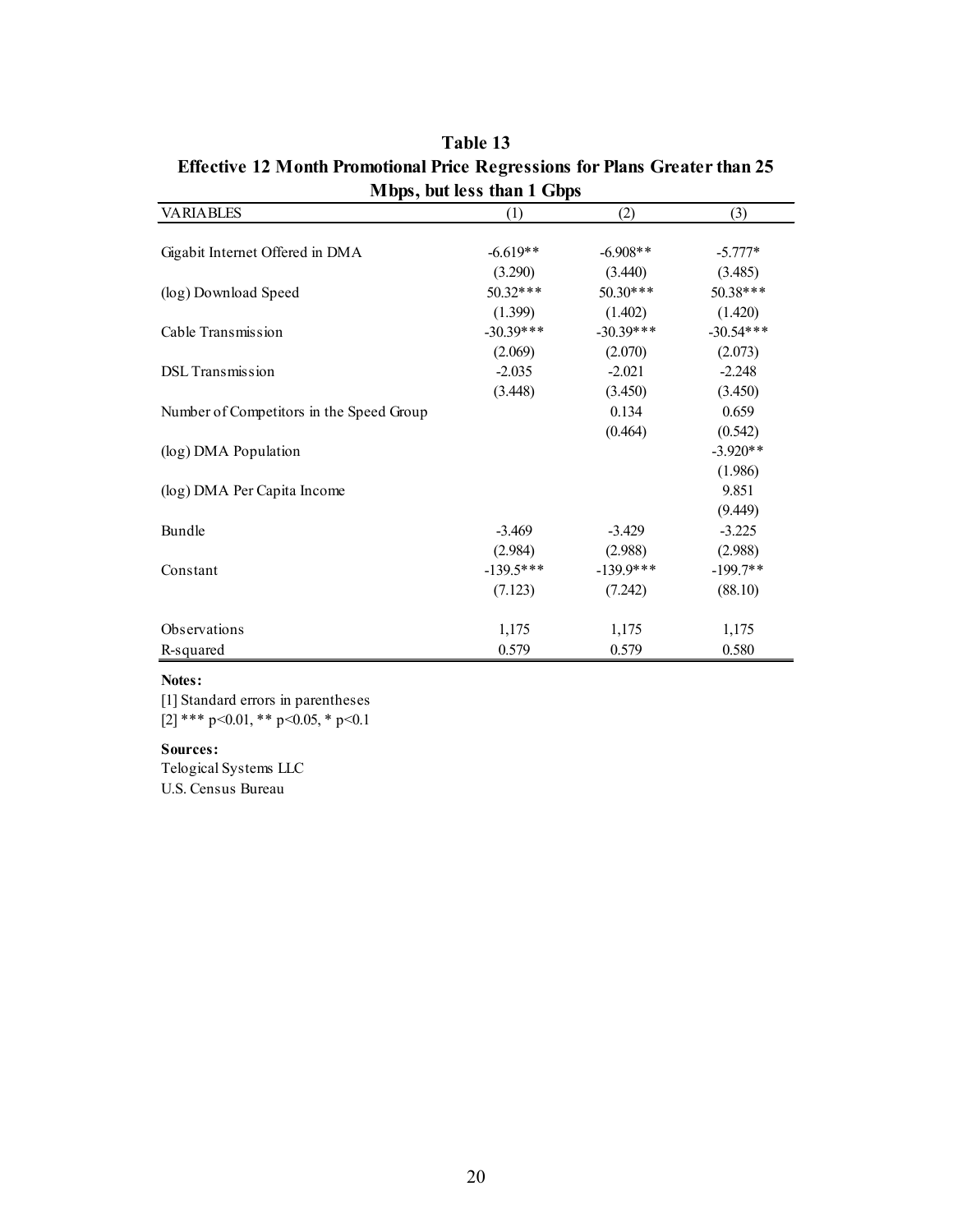| <b>NEUDS, DUCTESS MAIL L'UDDS</b>        |             |             |             |  |  |
|------------------------------------------|-------------|-------------|-------------|--|--|
| <b>VARIABLES</b>                         | (1)         | (2)         | (3)         |  |  |
|                                          |             |             |             |  |  |
| Gigabit Internet Offered in DMA          | $-6.112$    | $-6.075$    | $-5.313$    |  |  |
|                                          | (3.810)     | (4.014)     | (4.057)     |  |  |
| (log) Download Speed                     | 55.91***    | 55.91***    | 55.87***    |  |  |
|                                          | (1.725)     | (1.726)     | (1.740)     |  |  |
| Cable Transmission                       | $-32.79***$ | $-32.80***$ | $-32.75***$ |  |  |
|                                          | (2.350)     | (2.353)     | (2.360)     |  |  |
| <b>DSL</b> Transmission                  | $-11.23$    | $-11.23$    | $-11.87$    |  |  |
|                                          | (8.146)     | (8.151)     | (8.177)     |  |  |
| Number of Competitors in the Speed Group |             | $-0.0187$   | 0.383       |  |  |
|                                          |             | (0.647)     | (0.807)     |  |  |
| (log) DMA Population                     |             |             | $-3.313$    |  |  |
|                                          |             |             | (2.374)     |  |  |
| (log) DMA Per Capita Income              |             |             | 12.86       |  |  |
|                                          |             |             | (11.04)     |  |  |
| Bundle                                   | 0.729       | 0.725       | 0.806       |  |  |
|                                          | (3.873)     | (3.877)     | (3.879)     |  |  |
| Constant                                 | $-167.7***$ | $-167.6***$ | $-267.8**$  |  |  |
|                                          | (8.931)     | (9.105)     | (104.0)     |  |  |
|                                          |             |             |             |  |  |
| <b>Observations</b>                      | 930         | 930         | 930         |  |  |
| R-squared                                | 0.582       | 0.582       | 0.583       |  |  |

**Table 14 Effective 12 Month Promotional Price Regressions for Plans of at Least 50 Mbps, but less than 1 Gbps**

[1] Standard errors in parentheses [2] \*\*\* p<0.01, \*\* p<0.05, \* p<0.1

### **Sources:**

Telogical Systems LLC U.S. Census Bureau

### **C. Choice Model of Market Entry**

We next estimate the model described in Equation (3) to assess the extent to which providers are more likely to offer plans with faster download speeds than they previously offered if a new, higher-speed plan is introduced in that provider's DMA. As described above in the methodology section, we consider entry into two broadband speed groups: speeds greater than or equal to 25 Mbps but less than 100 Mbps (Table 15), and speeds greater than or equal to 100 Mbps but less than 1 Gbps (Table 16). Here, entry occurs when a firm that offers some level of service in the DMA offers broadband in one of the two above speed groups when it had not offered broadband in that speed group in the previous quarter.

As these tables indicate, across a range of alternate specifications, we find that the availability of high-speed plans in a DMA increases the likelihood that other providers will introduce higher-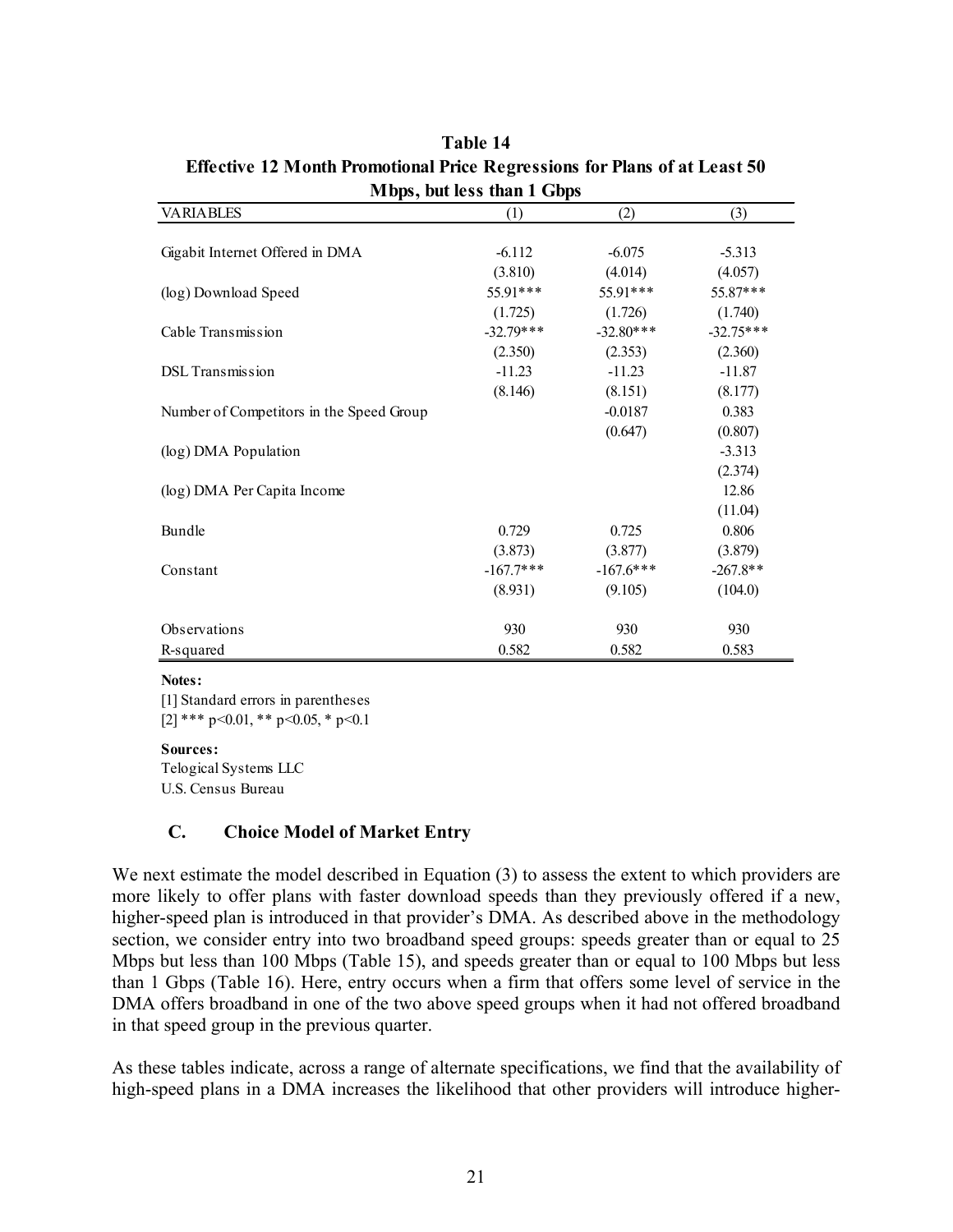speed plans to match the speeds being offered by their competitors. For example, in column 7, we find a positive and significant coefficient on the "competitors" variable of 0.826 (for plans of at least 25 Mbps but less than 100 Mbps). This coefficient is difficult to interpret, and so, in what is labeled as column 8, we have provided the marginal effects for column 7, which indicate that each additional competitor offering broadband in a higher speed category will increase the probability that other broadband providers in the market will offer broadband at those higher speeds by 1.3 percent on a quarterly basis (or, if converted to an annual basis, approximately 4 percent).

|                                                         | (1)         | (2)                 | (3)                     | (4)                 | (5)                      | (6)                      | (7)                      | (8)                      |
|---------------------------------------------------------|-------------|---------------------|-------------------------|---------------------|--------------------------|--------------------------|--------------------------|--------------------------|
| <b>VARIABLES</b>                                        | Entry       | Marginal<br>Effects | Entry                   | Marginal<br>Effects | Entry                    | Marginal<br>Effects      | Entry                    | Marginal<br>Effects      |
|                                                         |             |                     |                         |                     |                          |                          |                          |                          |
| Competitors                                             | $0.813***$  | $0.0146***$         | $0.786***$              | $0.0140***$         | $0.834***$               | $0.0129***$              | $0.826***$               | $0.0126***$              |
|                                                         | (0.248)     | (0.00472)           | (0.250)                 | (0.00477)           | (0.294)                  | (0.00437)                | (0.290)                  | (0.00419)                |
| Number of Other Markets Offering Service in Speed Group | $0.528***$  | $0.00950***$        | $0.532***$              | $0.00947***$        | 1.158***                 | $0.0179***$              | $0.873***$               | $0.0133***$              |
|                                                         | (0.0658)    | (0.00123)           | (0.0661)                | (0.00126)           | (0.342)                  | (0.00477)                | (0.299)                  | (0.00409)                |
| $Provider = ATT$                                        |             |                     |                         |                     | $-11.43**$<br>(4.785)    | $-0.177**$<br>(0.0708)   | $-6.623$<br>(4.497)      | $-0.101$<br>(0.0667)     |
| Provider = Bright House                                 |             |                     |                         |                     | $\frac{1}{2}$            | L,                       |                          | L.                       |
| $Provider = Cablevision$                                |             |                     |                         |                     | $\overline{\phantom{a}}$ | $\overline{a}$           | $\overline{a}$           | $\overline{\phantom{a}}$ |
| $Provider = CenturyLink$                                |             |                     |                         |                     | $-4.783**$               | $-0.0739**$              | $-0.881$                 | $-0.0134$                |
|                                                         |             |                     |                         |                     | (2.039)                  | (0.0298)                 | (3.066)                  | (0.0466)                 |
| Provider=Charter                                        |             |                     |                         |                     | $\blacksquare$           | L,                       | ä,                       | L,                       |
| Provider = Cincinnati Bell                              |             |                     |                         |                     | $\overline{a}$           | ÷,                       | L,                       | $\overline{a}$           |
| $Provider = Comcast$                                    |             |                     |                         |                     | $-10.16**$               | $-0.157**$               | $-4.278$                 | $-0.0653$                |
|                                                         |             |                     |                         |                     | (4.177)                  | (0.0612)                 | (4.688)                  | (0.0703)                 |
| $Provider = Cox Communications$                         |             |                     |                         |                     | $\overline{a}$           | $\overline{a}$           | ٠                        | ٠                        |
| $Provider = EarthLink$                                  |             |                     |                         |                     | $-2.839**$               | $-0.0439**$              | $-3.231***$              | $-0.0493**$              |
|                                                         |             |                     |                         |                     | (1.189)                  | (0.0192)                 | (1.246)                  | (0.0193)                 |
| Provider = Fairpoint Communications                     |             |                     |                         |                     | $\frac{1}{2}$            | L,                       | ä,                       | L,                       |
| Provider = Frontier                                     |             |                     |                         |                     |                          |                          |                          | ä,                       |
| $Provider = Google$                                     |             |                     |                         |                     | $\overline{a}$           | ٠                        | ٠                        | $\overline{a}$           |
| Provider = Grande Communications                        |             |                     |                         |                     | 2.279                    | 0.0352                   | 4.669**                  | $0.0713**$               |
|                                                         |             |                     |                         |                     | (1.430)                  | (0.0218)                 | (2.291)                  | (0.0345)                 |
| $Provider = RCN$                                        |             |                     |                         |                     | $\overline{\phantom{a}}$ | $\overline{\phantom{a}}$ | $\overline{\phantom{a}}$ | $\overline{a}$           |
| Provider = Time Warner Cable                            |             |                     |                         |                     | $-8.435**$               | $-0.130**$               | $-2.961$                 | $-0.0452$                |
|                                                         |             |                     |                         |                     | (3.809)                  | (0.0568)                 | (4.288)                  | (0.0648)                 |
| Provider = Verizon                                      |             |                     |                         |                     | $\blacksquare$           | $\overline{a}$           | $\overline{\phantom{a}}$ | $\overline{a}$           |
| $Provider = WOW!$                                       |             |                     |                         |                     |                          |                          |                          | $\overline{\phantom{m}}$ |
| $Provider = Windstream$                                 |             |                     |                         |                     |                          |                          | $\overline{a}$           | $\frac{1}{2}$            |
| Time Trend                                              |             |                     | 0.0357                  | 0.000636            |                          |                          | 0.236                    | 0.00361                  |
| Constant                                                | $-8.123***$ |                     | (0.0591)<br>$-8.317***$ | (0.00105)           | $-6.934***$              |                          | (0.158)<br>$-9.509***$   | (0.00241)                |
|                                                         | (1.249)     |                     | (1.292)                 |                     | (1.612)                  |                          | (2.589)                  |                          |
|                                                         |             |                     |                         |                     |                          |                          |                          |                          |
| Observations                                            | 783         | 783                 | 783                     | 783                 | 783                      | 783                      | 783                      | 783                      |

| Table 15 |                                                                                   |  |  |  |  |
|----------|-----------------------------------------------------------------------------------|--|--|--|--|
|          | Logit Model of Market Entry for Plans of at least 25 Mbps, but less than 100 Mbps |  |  |  |  |

**Notes:** [1] Standard errors in parentheses

 $[2]$  \*\*\* p<0.01, \*\* p<0.05, \* p<0.1

**Source:**

Telogical Systems LLC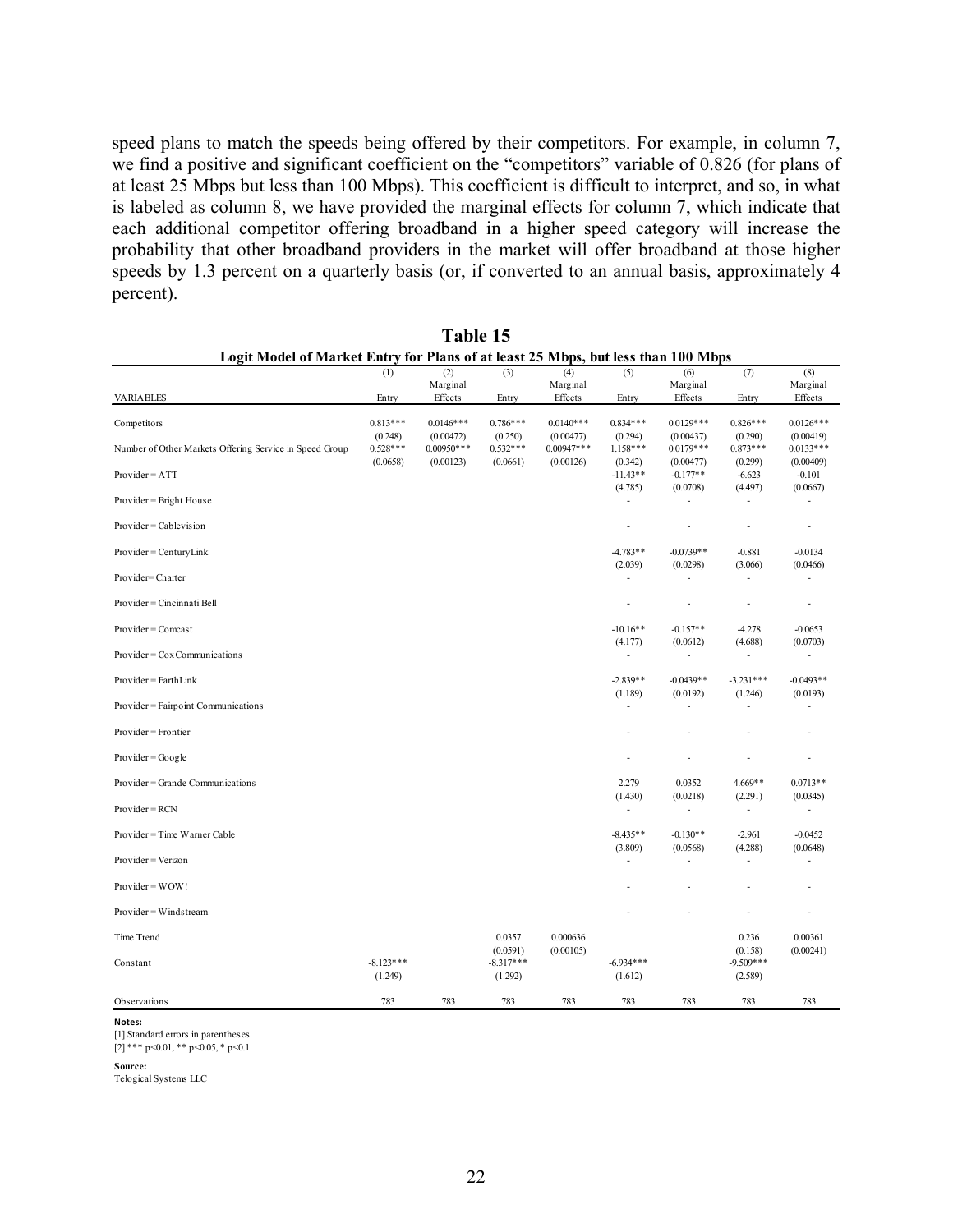We find larger magnitudes when examining the impact of competition on plans with speeds of at least 100 Mbps but less than 1 Gbps. For example, columns 7 and 8 in Table 16 below indicate that each additional competitor offering broadband in a higher speed category will increase the probability that other broadband providers in the market will offer broadband at those higher speeds by 4.5 percent on a quarterly basis (or, if converted to an annual basis, approximately 17 percent).

| Marginal<br>Marginal<br>Marginal                                                                                                                            | Marginal              |
|-------------------------------------------------------------------------------------------------------------------------------------------------------------|-----------------------|
|                                                                                                                                                             |                       |
| Effects<br>Effects<br>Effects<br><b>VARIABLES</b><br>Entry<br>Entry<br>Entry<br>Entry                                                                       | Effects               |
| $0.658***$<br>$0.0464***$<br>$0.333*$<br>$0.0219*$<br>$0.992***$<br>$0.0568***$<br>$0.912***$<br>Competitors                                                | $0.0449***$           |
| (0.174)<br>(0.188)<br>(0.0123)<br>(0.281)<br>(0.320)<br>(0.0125)<br>(0.0155)                                                                                | (0.0148)              |
| $0.383***$<br>$0.0270***$<br>$0.372***$<br>$0.934***$<br>$0.0245***$<br>$0.0534***$<br>$-0.0378$<br>Number of Other Markets Offering Service in Speed Group | $-0.00186$            |
| (0.0568)<br>(0.00386)<br>(0.0576)<br>(0.00334)<br>(0.216)<br>(0.133)<br>(0.00669)                                                                           | (0.0106)              |
| $-2.424**$<br>$Provider = ATT$<br>$-0.139**$<br>2.250                                                                                                       | 0.111                 |
| (1.182)<br>(0.0677)<br>(1.715)                                                                                                                              | (0.0838)              |
| 5.391***<br>0.307<br>$Provider = Bright House$<br>0.0176                                                                                                    | $0.266***$            |
| (1.293)<br>(0.0740)<br>(2.046)                                                                                                                              | (0.0959)              |
| Provider = Cablevision<br>÷,                                                                                                                                |                       |
|                                                                                                                                                             |                       |
| $5.107***$<br>$Provider = CenturyLink$<br>$-0.452$<br>$-0.0258$                                                                                             | $0.252***$            |
| (1.030)<br>(0.0590)<br>(1.831)                                                                                                                              | (0.0858)              |
| $-5.292***$<br>$-0.303***$<br>18.33***<br>Provider = Charter                                                                                                | $0.903***$            |
| (1.697)<br>(0.0954)<br>(5.689)                                                                                                                              | (0.262)               |
| Provider = Cincinnati Bell<br>÷,<br>$\overline{\phantom{a}}$<br>÷,                                                                                          | ÷,                    |
|                                                                                                                                                             |                       |
| $-9.796***$<br>$-0.560***$<br>$Provider = Comcast$<br>$15.36***$                                                                                            | $0.756***$            |
| (2.234)<br>(0.121)<br>(5.906)<br>$Provider = Cox Communications$<br>$-0.689$<br>$-0.0394$<br>13.28***                                                       | (0.280)<br>$0.654***$ |
| (1.099)<br>(0.0630)<br>(3.650)                                                                                                                              | (0.164)               |
| $Provider = EarthLink$                                                                                                                                      |                       |
|                                                                                                                                                             |                       |
| Provider = Fairpoint Communications<br>÷,                                                                                                                   | ÷.                    |
|                                                                                                                                                             |                       |
| $Provider = Frontier$<br>1.498<br>0.0857<br>$7.715***$                                                                                                      | $0.380***$            |
| (0.0769)<br>(2.263)<br>(1.345)                                                                                                                              | (0.103)               |
| $Provider = Google$<br>$-0.712$<br>$-0.0408$<br>$-0.261$                                                                                                    | $-0.0129$             |
| (1.333)<br>(0.0762)<br>(1.579)                                                                                                                              | (0.0777)              |
| $3.224**$<br>$0.184**$<br>17.91***<br>Provider = Grande Communications                                                                                      | $0.882***$            |
| (0.0758)<br>(1.353)<br>(4.141)                                                                                                                              | (0.177)               |
| Provider = RCN<br>$-0.956$<br>$-0.0547$<br>8.658***                                                                                                         | $0.426***$            |
| (0.968)<br>(0.0553)<br>(2.614)                                                                                                                              | (0.120)               |
| 4.866**<br>Provider = Time Warner Cable<br>$-1.634$<br>$-0.0935$                                                                                            | $0.240**$             |
| (1.004)<br>(0.0573)<br>(1.975)                                                                                                                              | (0.0937)              |
| Provider = Verizon<br>$\overline{\phantom{a}}$<br>÷,<br>$\overline{\phantom{a}}$                                                                            | ٠                     |
|                                                                                                                                                             |                       |
| 0.188<br>0.0107<br>Provider = WOW!<br>$5.703***$                                                                                                            | $0.281***$            |
| (1.008)<br>(0.0576)<br>(1.824)                                                                                                                              | (0.0838)              |
| Provider = Windstream<br>÷.<br>÷,<br>÷                                                                                                                      | ÷,                    |
|                                                                                                                                                             |                       |
| $0.0134***$<br>Time Trend<br>$0.203***$<br>$1.033***$                                                                                                       | $0.0509***$           |
| (0.00286)<br>(0.0445)<br>(0.244)<br>$-4.132***$<br>$-5.343***$<br>$-4.888***$<br>$-20.93***$                                                                | (0.0105)              |
| Constant                                                                                                                                                    |                       |
| (0.459)<br>(0.593)<br>(1.006)<br>(4.438)                                                                                                                    |                       |
| 449<br>449<br>449<br>449<br>449<br>449<br>449<br>Observations                                                                                               | 449                   |

**Table 16 Logit Model of Market Entry for Plans of at least 100 Mbps, but less than 1 Gbps**

**Notes:**

[1] Standard errors in parentheses

 $[2]$  \*\*\* p<0.01, \*\* p<0.05, \* p<0.1

**Source:**

Telogical Systems LLC